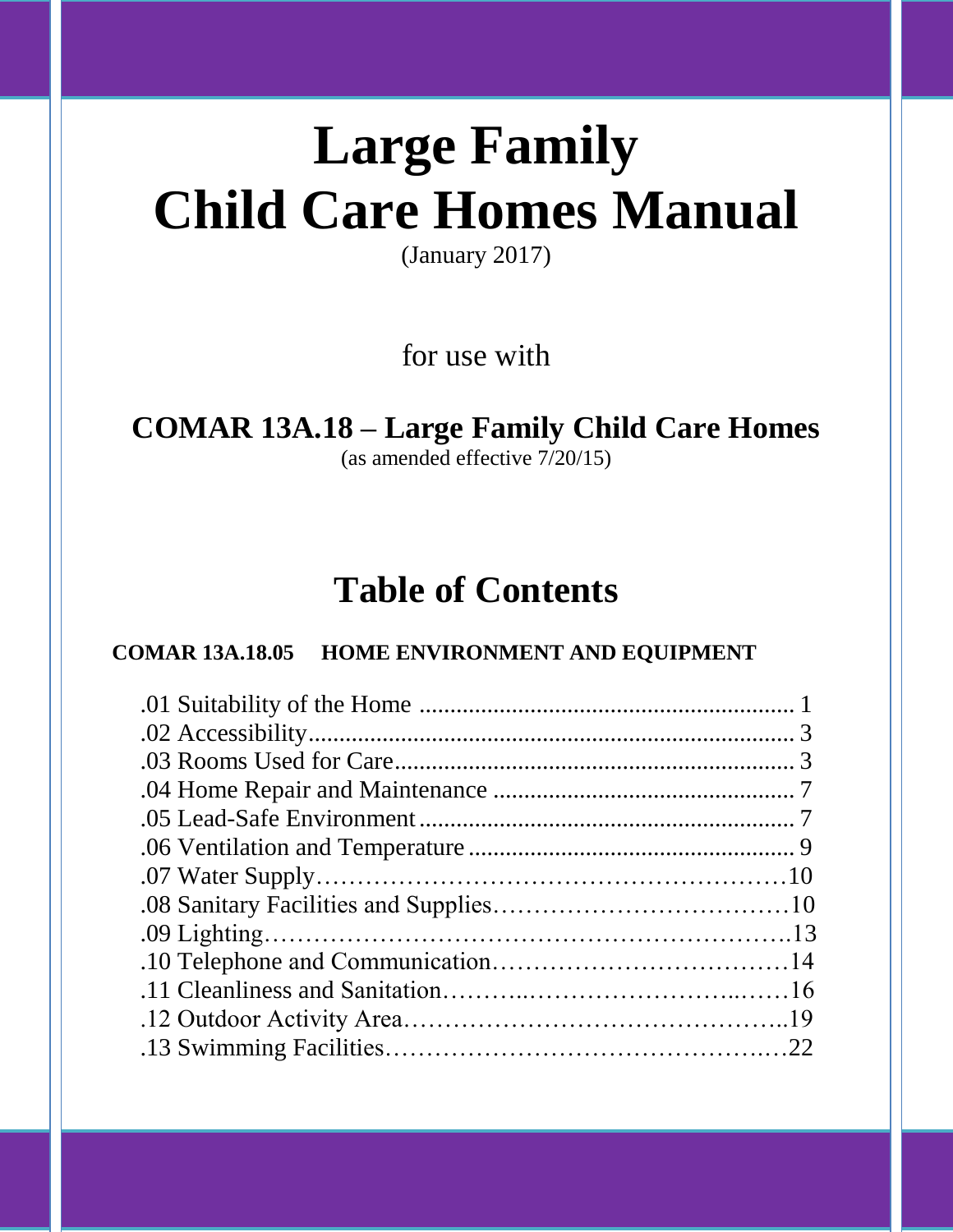#### **.01 Suitability of the Home.**

**The child care home shall:**

- **A. Comply with all applicable State and local codes, including but not limited to zoning, building, plumbing, gas, electrical, sewage disposal, drinking water, environmental, health, and fire codes;**
- **B. Be in good repair;**
- **C. Be free of health or safety hazards, including infestation by insects and rodents;**

*INTENT: The Child Care Home must be safe for children and must comply with all applicable State and local codes.*

*INSPECTION REPORT ITEM: "Suitability of the Home"*

## *COMPLIANCE CRITERIA:*

- The fixtures in the home are in good repair, clean, free of hazards, and free of *any infestation.*
- *All areas within the home (especially food preparation areas, storage areas, and bathrooms) are clean and free from insect and rodent infestation, such as:*
	- *Rodent infestation, indicated by signs of dropping, shiny slick runways, greasy rub-marks*
	- *Insect infestation (ants, bees, flies, roaches). Roach droppings appear as powdery black flecks.*

#### *ASSESSMENT METHOD:*

- *Observation of the entire exterior and interior of the child care home to assess the general physical condition of the home and fixtures, and determine if there are any obvious safety hazards.*
- *Observation for cleanliness of the home.*
- *Observation for signs of possible infestation by insects or rodents.*
- *Review of documentation submitted in reference to meeting applicable codes.*

*Notes: Items to be inspected outside and inside the home include, but are not limited to:*

- *Exterior walls in poor repair – peeling, flaking paint*
- *Broken windows*
- *Splintering, rotting, or deteriorating wood*
- *Broken or missing stairs or steps; loose or missing handrails*
- *Broken or improperly hung doors*
- *Torn or missing screens, if windows and/or doors open for ventilation. [Note: If windows are needed to meet the requirement for adequate exchange of air, there must be screens on the windows.]*
- *Protrusions from the building, such as air conditioners that are accessible to children, windows that swing out to open, window boxes, etc.*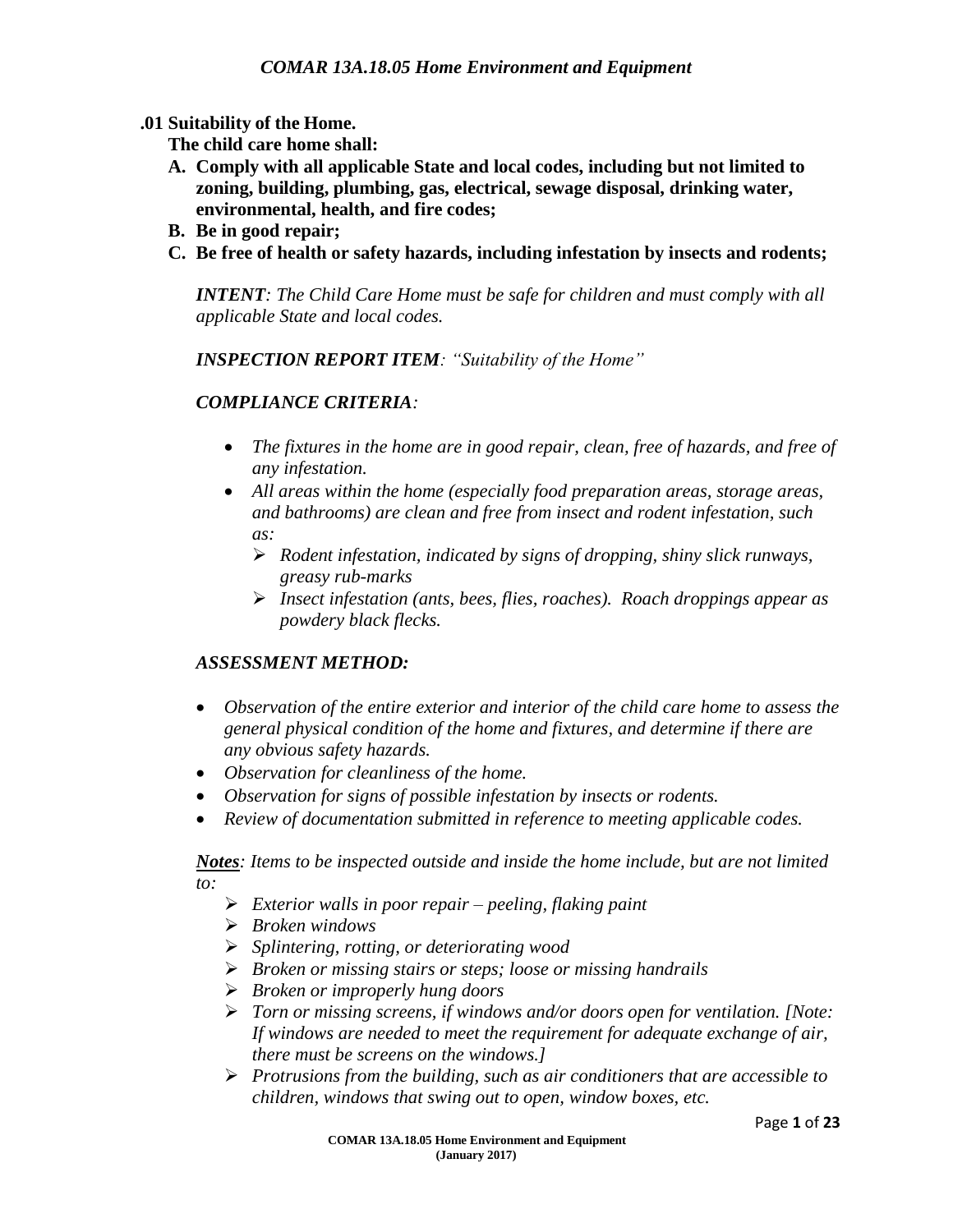- *Unprotected crawl spaces and window wells*
- *Toxic plants within children's reach*
- *Interior walls, floors, ceilings in poor repair (holes in walls, sagging ceilings, loose/frayed/taped carpet, missing floor tiles, etc.)*
- *Water-damaged ceilings, walls, or floors*
- *Exposed electrical wiring or missing outlet or switch plates*
- *Loose or missing handrails on stairs*
- *Wall or ceiling attachments (cabinets, light fixtures, shelves, etc.) in poor condition or broken*

*Note: For identification of toxic and non-toxic plants, see "Poisonous Plants" and "Non-Poisonous Plants".*

- **D. Have operable and safe utility services for lighting, heating, and cooking;**
- **E. Have a toilet in good working condition that is readily accessible to children in care; and**
- **F. Have an operable refrigerator and stove.**

*INTENT: The home must be equipped with operable utilities, fixtures, and appliances to ensure proper sanitation, personal hygiene, food storage and preparation, heat and light. The home must have at least one operable land-line (hard-wired) telephone or wireless communication device (cell phone) that can be readily accessed for general and emergency use.*

#### *INSPECTION REPORT ITEM:"Suitability of the Home"*

*COMPLIANCE CRITERIA: All items and services listed above at B – F are in the home and in good working order.*

*ASSESSMENT METHOD: Observation to ensure that each item or service is present and working properly. If necessary, testing may be done to determine operability.*

*Notes: When assessing compliance with B – F above, verify the following:*

- *Hot water is hot, but not hot enough to burn a child. To prevent scalding, hot water should be no hotter than 120 degrees F. Cold water is cool enough to drink.*
- *Water flushed in toilet is forceful enough to empty the toilet bowl completely.*
- *The toilet seat is present, attached properly, and in good condition (not broken or cracked).*
- *The home has either a public sewage disposal system or a septic system that meets applicable codes (the Regional Office will refer any question about code requirements to the local authority).*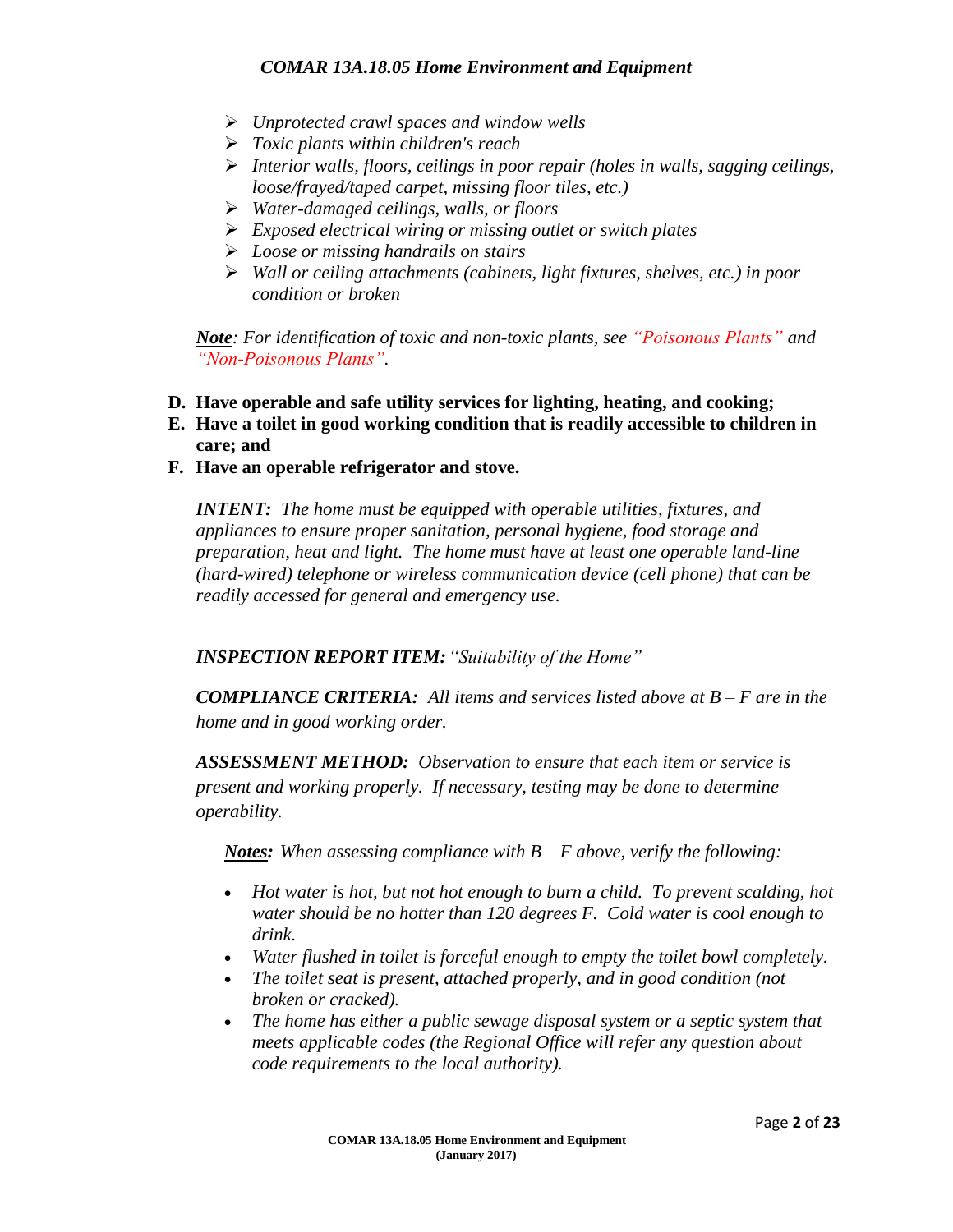- *The refrigerator is maintained at no more than 45 degrees F., as indicated by the refrigerator thermometer reading. The freezer should be kept at no more than 0 degrees F.*
- *All stove burners turn on when the dial is set to the "on" position.*
- *The oven turns on when the dial is set to the "on" position.*
- *The home is free of natural gas smells.*
- *The lights work in all areas used for child care.*
- *The telephone is in working condition.*
- *The heating system is not surrounded by clutter or combustible materials.*

## **.02 Accessibility.**

# **The provider shall ensure that an access road on the child care home property permits passage by emergency vehicles during times when children are in care.**

*INTENT: There must be safe and clear access to the home for all vehicles, including emergency vehicles in the event of fire, illness, accident, or some other circumstance that requires immediate evacuation of part or all of those in attendance at the child care home.*

# *INSPECTION REPORT ITEM: "Accessibility"*

# *COMPLIANCE CRITERIA:*

- *The child care home has an access road or passageway suitable for vehicles, and*
- *The road or passageway is safe and unobstructed.*

*ASSESSMENT METHOD: Inspect the exterior grounds to determine if a suitable vehicular access way is present, and, if so, its condition.*

#### **.03 Rooms Used for Care.**

- A. **An area of the home may be used for child care only if it:**
	- (1) **Has been approved for use by the office;**

*INTENT: Areas that have not been approved by the Office do not have to meet licensing requirements, and therefore, may not be safe or appropriate for child care.*

*INSPECTION REPORT ITEM: "Rooms Used for Care"*

*COMPLIANCE CRITERIA: Child care takes place only in approved areas of the home.*

*ASSESSMENT METHOD: Observation to determine that all children are utilizing only approved play and napping space.*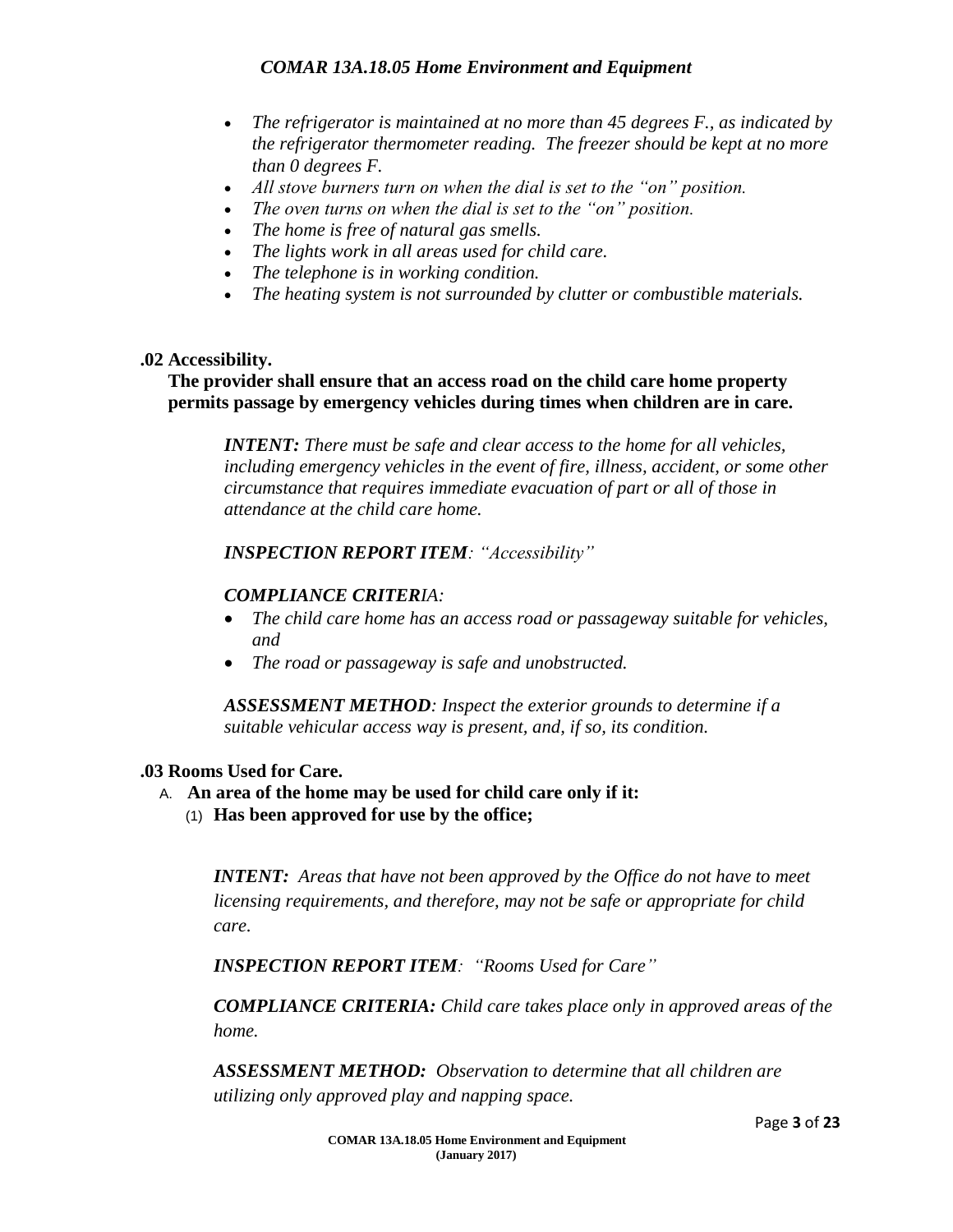# *Notes:*

- *During an initial registration inspection, the Licensing Specialist should observe all areas of the home (including areas that will not be used for child care) to determine whether any potential child health or safety risk conditions are present.*
- *During a conversion or a routine unannounced inspection, the Licensing Specialist should observe only those areas that are approved for child care. If the registration certificate specifies any restrictions on the use of other areas of the home, the Licensing Specialist should review those restrictions with the Provider and make a note accordingly in the inspection report.*
- *During a complaint inspection, the Licensing Specialist should likewise observe only the areas approved for child care unless the nature of the complaint (for example, an allegation of overcapacity, or an unreported resident, or violation of a non-access agreement) suggests that another area of the home may be involved. If that is the case, then the Licensing Specialist should also observe that area.*
- *During any inspection, if the Licensing Specialist hears sounds (for example, thumps, crying, children's voices) coming from a part of the home not approved for child care, the Specialist should ask if there is anyone else present in the home and, if someone else is present, who that person is. If the person is not known to OCC as a resident of the home, the Specialist should observe the area where the person is located.*

# (2) **Meets the requirements of all applicable fire codes; and**

*INTENT: If an area cannot meet fire codes, it cannot be considered safe for care.*

## (3) **Does not have a condition that may pose a risk to the health, safety, or welfare of the children in care.**

*INTENT: Care may be provided only in areas and under conditions that are safe for children.*

*INSPECTION REPORT ITEM: "Rooms Used for Care"*

*COMPLIANCE CRITERIA: Each approved area is free of any condition that could harm a child. Potentially harmful conditions include the presence of certain pets or other animals, pet-related contamination of food areas, and the lack of proper pet sanitation.*

*ASSESSMENT METHOD: Observation of all child care areas to determine if any potentially harmful condition is present.*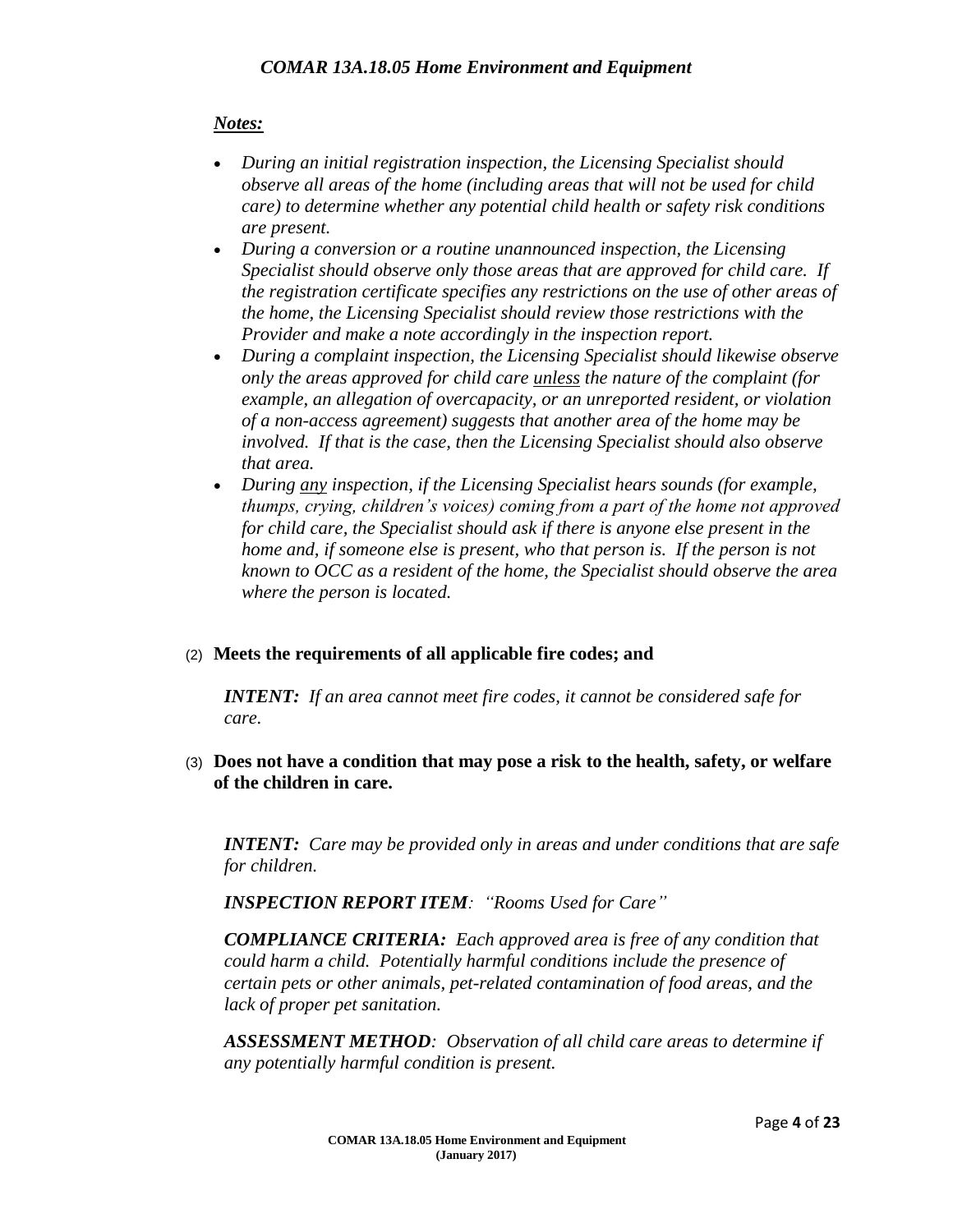# *Notes:*

- *The Provider must not allow any child to have access to a reptile or a ferret.*
- *Birds may not be kept in, or allowed access to, child care areas.*
- *If a pet or other animal is kept at the Provider's home, the Provider must:*
	- *Notify the parent of each child about each animal's presence;*
	- *Restrict the animal from food preparation surfaces and from storage areas containing food, plates, and eating utensils (NOTE: birds must be completely restricted from kitchen and dining areas);*
	- *Ensure that children wash their hands after handling the animal;*
	- *Ensure that the animal's cage or litter box is kept clean and located away from food storage/service and eating areas;*
	- *Ensure that animal waste is inaccessible to the children;*
	- *Ensure that the animal has been properly immunized, if required by State or local law; and*
	- *Immediately apply first aid or, if necessary, seek medical treatment for any injury the animal causes to a child.*
- *Additional guidance on maintaining pets and other animals in a child care environment is found in the resource document, "Animals in Child Care Facilities".*
- B. **The space used for child care purposes may include space within the family living area of the residence.**
- C. **A minimum of 35 square feet of floor space shall be provided for each child in care, except that a minimum of 30 square feet of floor space shall be provided for each child in a large family child care home that was licensed as a small center before December 1, 1971.**
- D. **A child care home currently approved by the office to operate with less square footage per child than required by §C of this regulation may continue to operate with that reduced square footage as long as the:**
	- (1) **Provider demonstrates to the satisfaction of the office the impossibility of complying with the minimum square footage required by §C of this regulation while maintaining the economic viability of the program; and**
	- (2) **Office determines that the reduced square footage does not threaten the health, safety, or welfare of any child in care.**

*INTENT: Growing children are active children, and the home must have enough space to ensure that each child in care can safely and successfully participate in the activities of the child care program. Sufficient space prevents overcrowding, which is physically and emotionally damaging. Sufficient space protects children from the effects of overcrowding, which include exhaustion, over-stimulation, aggression, interference with the development of learning skills, lack of privacy, and increased exposure to infectious disease.*

*INSPECTION REPORT ITEMS: "Rooms Used for Care"*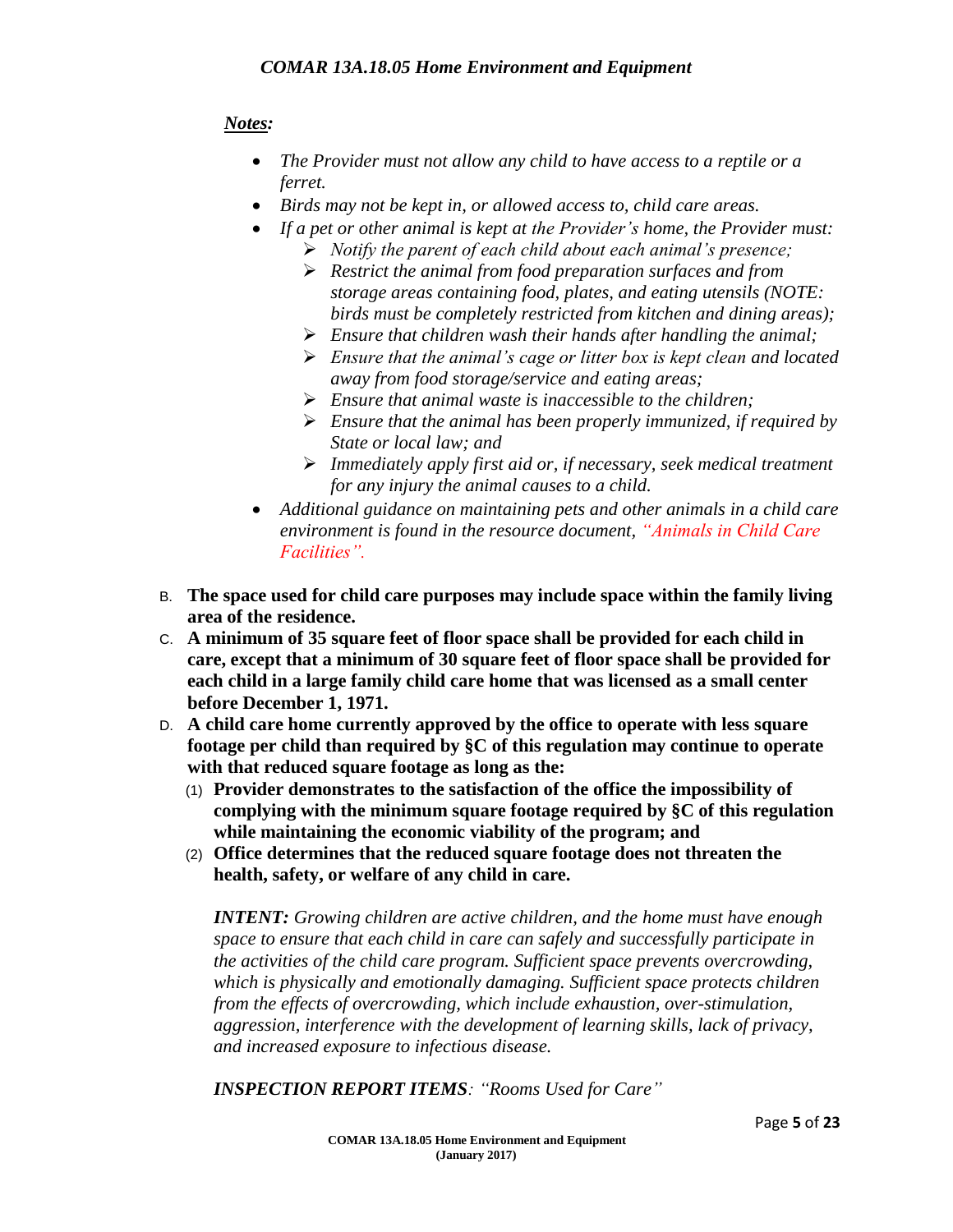*COMPLIANCE CRITERIA: Each area of the home approved for child care contains at least the minimum required square footage per child. This minimum square footage must represent usable floor space (see §E. below).*

*ASSESSMENT METHOD: Measure each child care area and compare the result with the approved capacity of that area to determine if the area meets the minimum space requirement.*

- E. **Calculation of the square footage of floor space provided for each child:**
	- (1) **May include furniture and equipment routinely used for child care purposes, such as but not limited to infant high chairs, diapering stations, tables and chairs used for program activities, and open shelves for storage of items belonging to children in care or related to program activities; and**
	- (2) **May not include any floor space, rooms, or areas within the area approved for child care that are not suitable or available for the daily program activities of the children, such as but not limited to columns, vestibules, corridors, and equipment or storage space reserved for used by a resident.**

*INTENT: Space that cannot be used by a child to move around in, to participate in program activities, or to use program equipment and materials is not usable space and therefore cannot be counted toward the minimum square footage requirements set forth in §A and B of this regulation.*

*Note: For information about how to calculate floor space, see "Measuring Space in Child Care Facilities Guidelines".*

- F. **If approved to provide care for infants or toddlers, the provider shall designate space for mothers to breastfeed or express breast milk that:**
	- (1) **Is not located in a bathroom;**
	- (2) **Has access to an electrical outlet;**
	- (3) **Has appropriate seating; and**
	- (4) **Has access to running water.**

*INTENT: A child care home should encourage, provide arrangements for, and support breastfeeding.*

*INSPECTION REPORT ITEM: "Rooms Used for Care"*

*COMPLIANCE CRITERIA: A space is available for mothers to breastfeed or express breast milk that provides reasonable privacy.*

#### *ASSESSMENT METHOD:*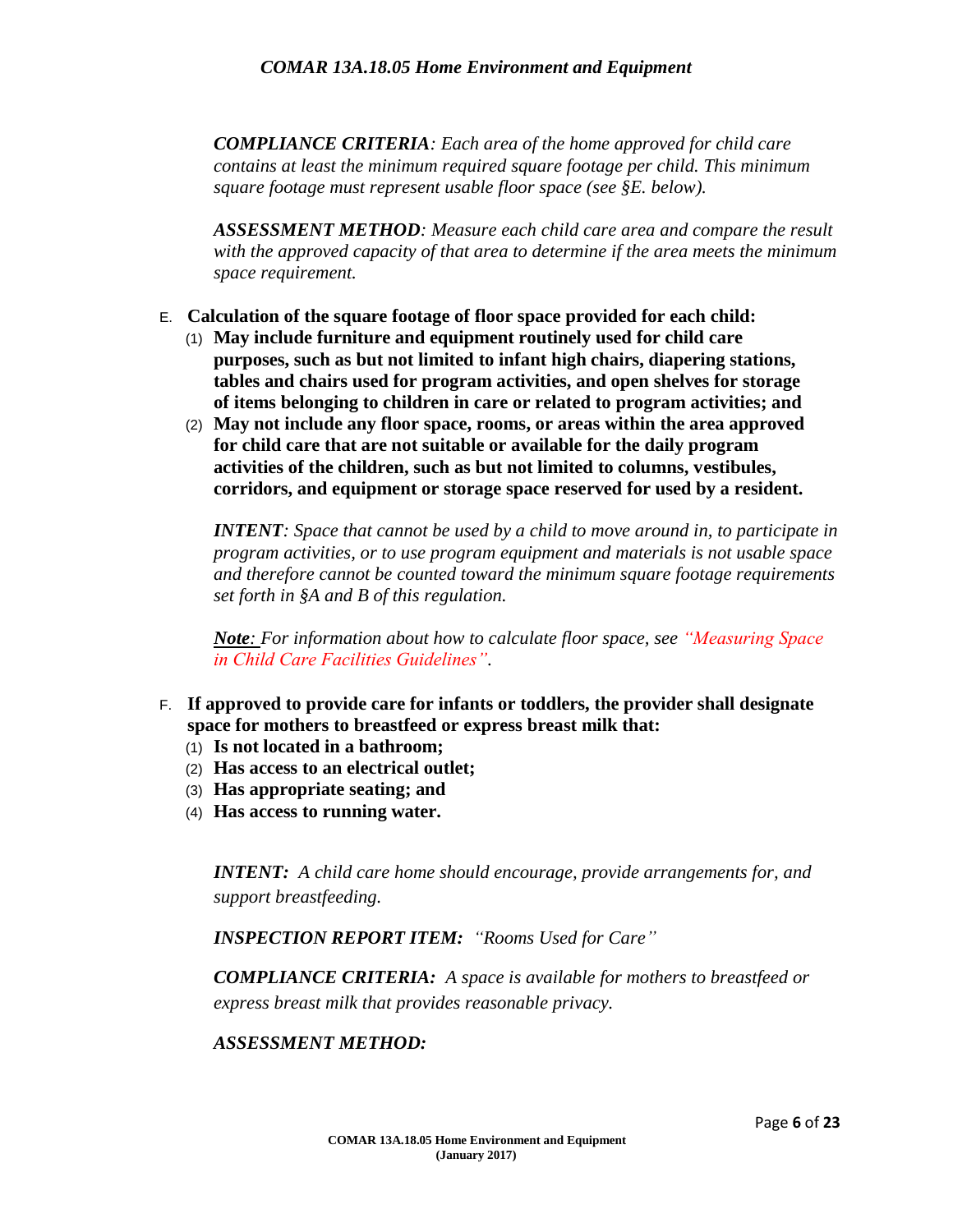- *Observe the space provided for mothers to breastfeed or express breast milk. (The space does not have to be a separate room)*
	- *It quiet and comfortable.*
	- *An electrical outlet is accessible*
	- *A pillow is available to support her infant on her lap while nursing if requested.*
	- *A nursing stool or stepstool, if requested, for her feet is available.*
- *There is a place for the mother to wash her hands.*
- *A glass of water or other liquid is available to help her stay hydrated*

#### **.04 Home Repair and Maintenance.**

**Maintenance, repair, or renovation activity performed at a child care home may not occur while a child in care is on the premises if the activity may present a significant risk to child safety or health.**

*INTENT: Home repairs, renovation, and maintenance that pose a significant risk to children cannot be done when children are in care.*

*INSPECTION REPORT ITEM: "Home Repair and Maintenance"*

*COMPLIANCE CRITERIA: Home repairs, renovation, and maintenance that pose a significant risk to children do not take place when children in care are present.*

*ASSESSMENT METHOD: Observe if children in care are present while home repairs, renovation, and maintenance take place and assess the risk of such activities to children's safety or health.*

#### **.05 Lead-SafeEnvironment.**

- A. **A provider may not use paint with lead content on any:**
	- (1) **Exterior or interior surface of the child care home; or**
	- (2) **Material or equipment used for child care purposes.**
- B. **If the child care home is a residential rental property constructed before 1950, which is an affected property as defined by Environment Article, §6-801(b), Annotated Code of Maryland, the provider shall submit a copy of the current lead risk reduction or lead free certificate.**
- C. **If the child care home was constructed before 1978 and is not certified lead free pursuant to Environment Article, §6-804(a)(2)(i), Annotated Code of Maryland, the provider shall:**
	- (1) **Ensure there is no chipping, peeling, flaking, chalking, or deteriorated paint on any surface of an interior or exterior area of the home;**
	- (2) **If deterioration of a surface in an area used for child care is noted, or if renovation of the premises occurs that disturbs a painted surface, arrange to**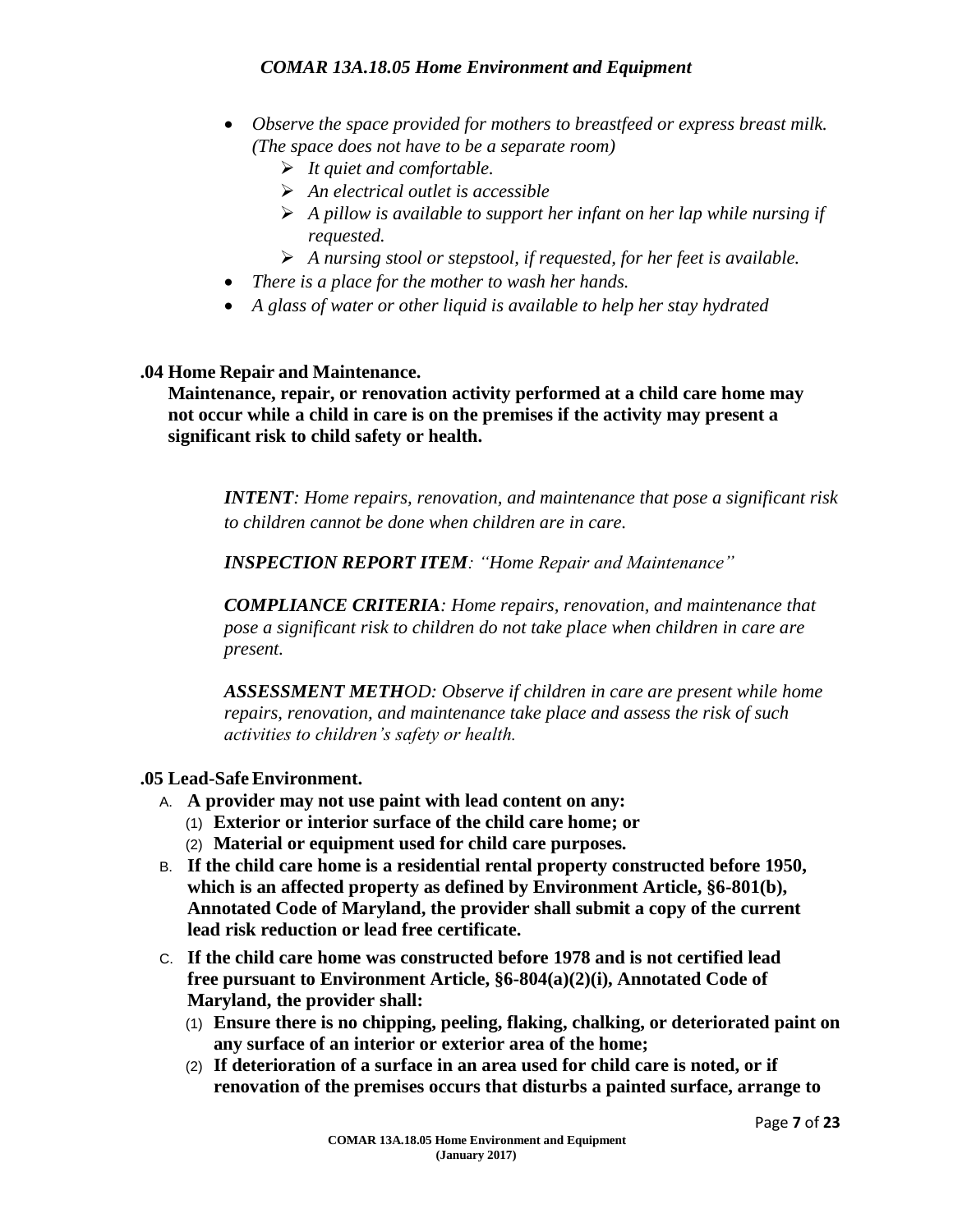**have a lead dust test:**

- (a) **Conducted by an accredited visual inspector pursuant to COMAR 26.16.02.03B to meet the risk reduction standard, if the facility is an affected property; or**
- (b) **Conducted in areas used for child care by an accredited risk assessor pursuant to COMAR 26.16.05.11, if the home is not an affected property; and**
- (3) **If a lead dust test is required under §C(2) of this regulation, obtain:**
	- (a) **A passing score on that test; and**
	- (b) **Verification from the lead inspector performing the test that the requirements of §C(2) and (3)(a) of this regulation have been met.**
- D. **In a child care home constructed before 1978 and not certified lead free under Environment Article, §6-804(a)(2)(i), Annotated Code of Maryland, when performing renovation which disturbs the painted surface of an interior or exterior area used for child care, the provider shall ensure that the work is performed by an individual accredited to perform the lead paint abatement services using safe work practices as required by Environment Article, Title 6, Subtitle 10, Annotated Code of Maryland, and corresponding regulations.**

*INTENT of §§A, B, C, and D: Paint with lead content may not be located in any area of the child care home, or on any material or equipment used for child care purposes.* 

- *If the home is a rental property and was built or remodeled before 1950, a Lead Risk Reduction or Lead-Free Certificate issued by the Maryland Department of the Environment (MDE) is required. \*Note: Effective January 2015, this requirement is applicable to residential rental property built or remodeled before 1978.*
- *If the home was built or remodeled prior to 1978 and there is a deteriorated paint surface in the child care area, the paint must be tested for lead content. The Provider must follow procedures established by the Maryland Department of the Environment (MDE) to remove or repair the paint in accordance with C(2) of this regulation.*

#### *INSPECTION REPORT ITEM: "Lead-Safe Environment"*

# *COMPLIANCE CRITERIA:*

- *In a pre-\*1950 residential rental facility:*
	- *A Lead Risk Reduction or Lead-Free Certificate issued by the Maryland Department of the Environment (MDE) exists. \*Note: Effective January 2015 this item is required for pre-1978 residential rental property.*
- *In a pre-1978 home that is not a rental property:*
	- *The paint on all interior and exterior child care area surfaces is intact; and*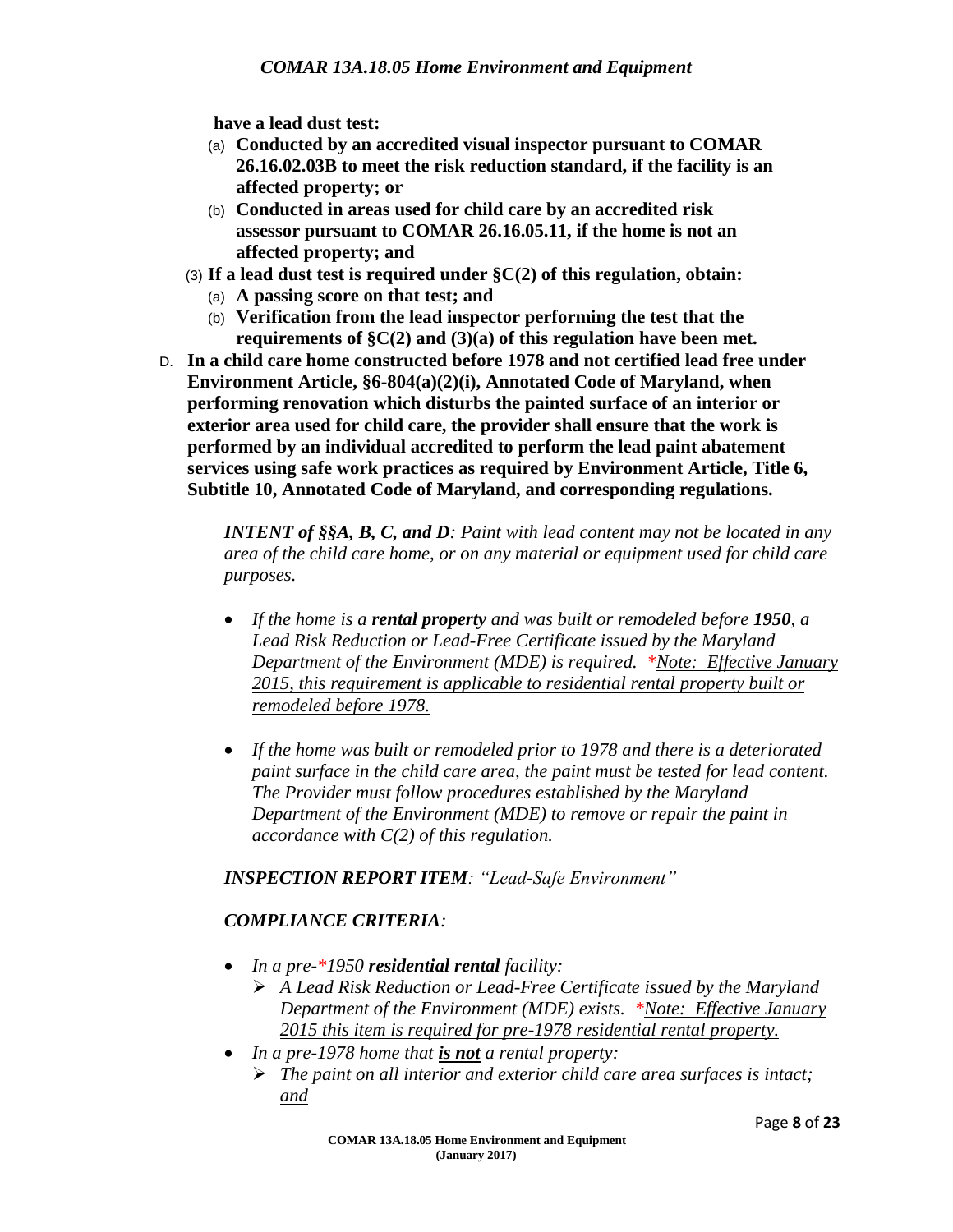- *The paint shows no evidence of deterioration.*
- *In residential rental and non-residential rental property built in 1978 or after:*
	- *The paint on all interior and exterior child care area surfaces is intact; and*
	- *The paint shows no evidence of deterioration.*

## *ASSESSMENT METHOD:*

- *Review of documentation and/or interview Provider to determine when the facility was built or last remodeled.*
- *Observation of painted surfaces on the interior and exterior child care areas (e.g., walls and ceilings, window frames, doors, entryway porches, etc.) to assess the condition of the paint.*
- *If paint testing and/or removal or repair is required, review documentation from the MDE lead inspector performing the test to determine that the requirements of §§C(2) and (3)(a) of this regulation have been met.*

#### *Note:*

 *See "FAQs on Lead and Lead Poisoning," for important information about lead poisoning.*

#### **.06 Ventilation and Temperature.**

**A room may be used for child care only if it:**

- A. **Has natural or mechanical ventilation that provides adequate exchange of air to protect a child's health and comfort;**
- B. **Is free of moisture and dampness; and**
- C. **Has a temperature at floor level of not less than 65°F.**

*INTENT: Rooms approved for use by children must be adequately ventilated and have humidity and temperature levels that are healthy and conducive to child comfort.* 

*INSPECTION REPORT ITEM: "Ventilation and Temperature"* 

*COMPLIANCE CRITERIA: Activity rooms and bathrooms have:* 

- *Natural ventilation by opened windows or doors that are protected with tightfitting screens; or mechanical ventilation system that provides an adequate exchange of air to eliminate gases, odors, dust, and bacteria;*
- *Humidity levels low enough that surfaces are free of moisture and dampness; and*
- *Floor-level temperatures no lower than 65º F.*

#### *ASSESSMENT METHOD:*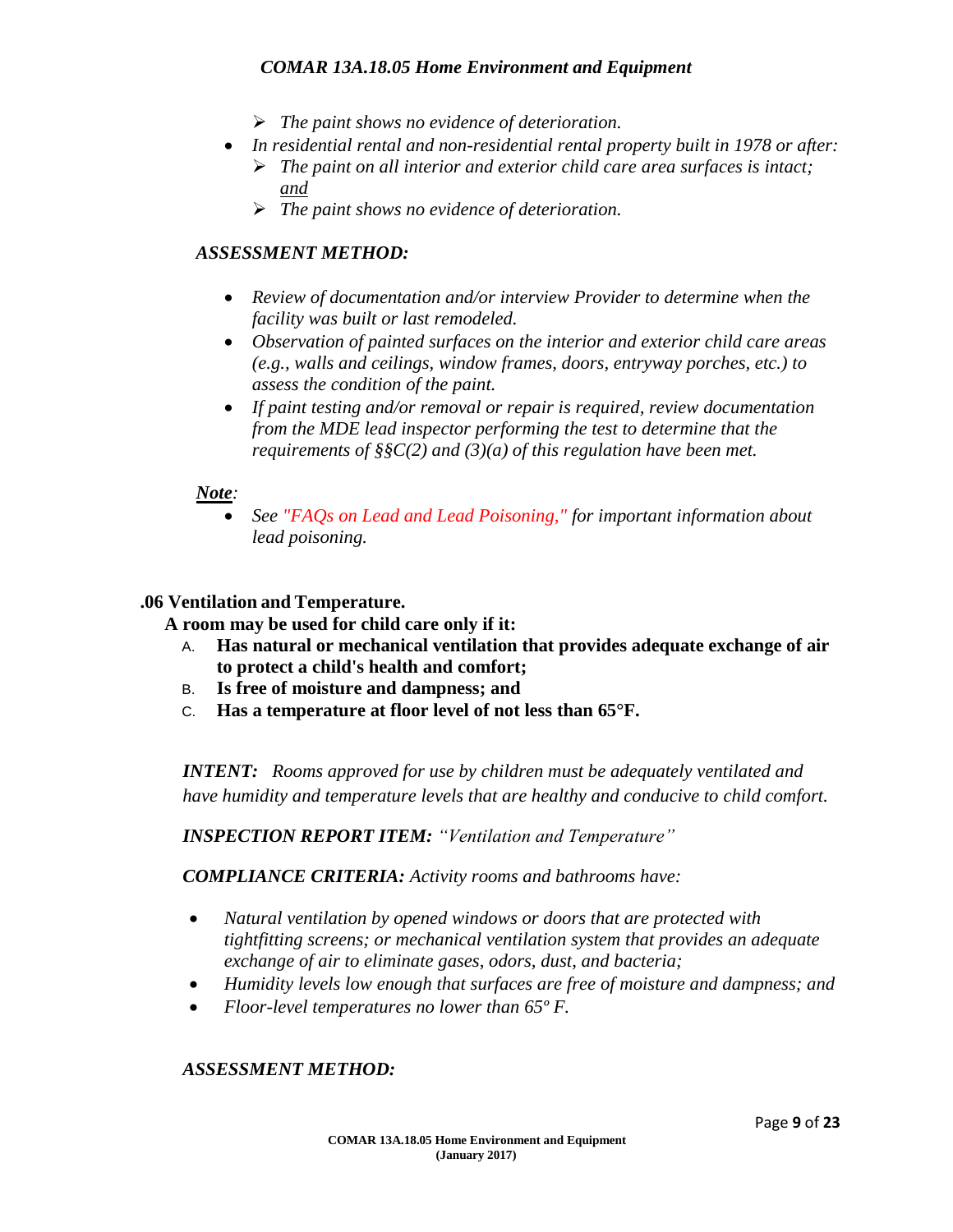- *Identify the type of ventilation system used (if natural ventilation, check for presence of required screens).*
- *Observe walls, floors, and furniture surfaces in approved care areas to determine if moisture is present.*
- *Check floor-level temperatures in approved care area.*

#### **.07 Water Supply.**

- A. **The child care home shall have hot and cold running water, with hot water temperature not exceeding 120°F.**
- B. **There shall be at least one drinking water source that is:**
	- (1) **Safely accessible to children 2 years old or older without assistance from an adult; and**
	- (2) **Not located in a toilet room or in a sink used for hand washing.**
- C. **Drinking water shall be supplied by a source approved by the office.**

*INTENT: Hot water must be available to facilitate proper hand-washing and hygiene, but the water must not be hot enough to burn a child. Drinking water must be supplied in a way that protects it from contamination and makes it freely available to all children. There must be enough drinking water to meet the needs of all children in attendance.*

#### *INSPECTION REPORT ITEM: "Water Supply"*

#### *COMPLIANCE CRITERIA:*

- *There is hot and cold running water, with hot water temperatures at 120º F or lower.*
- *There is enough drinking water to meet the needs of all children in attendance.*
- *Drinking water is available and accessible to children.*
- *All drinking water comes from an approved source and is protected from contamination.*

*ASSESSMENT METHOD: Observe all water supplies and sources to determine if they are:*

- *Operable and at the proper temperatures,*
- *Appropriate to, accessible to, and sufficient for all children present, and*
- *Safe for consumption.*
- D. **During meals and snacks, water may be served family-style from a pitcher if the water is poured into the pitcher directly from the source approved by the office pursuant to §C of this regulation.**

**.08 Sanitary Facilities and Supplies.**

- A. **Except as set forth at §B of this regulation, the provider shall provide one toilet and one sink that are:**
	- (1) **Maintained in good operating condition and in a sanitary manner;**
	- (2) **Easily accessible to the children; and**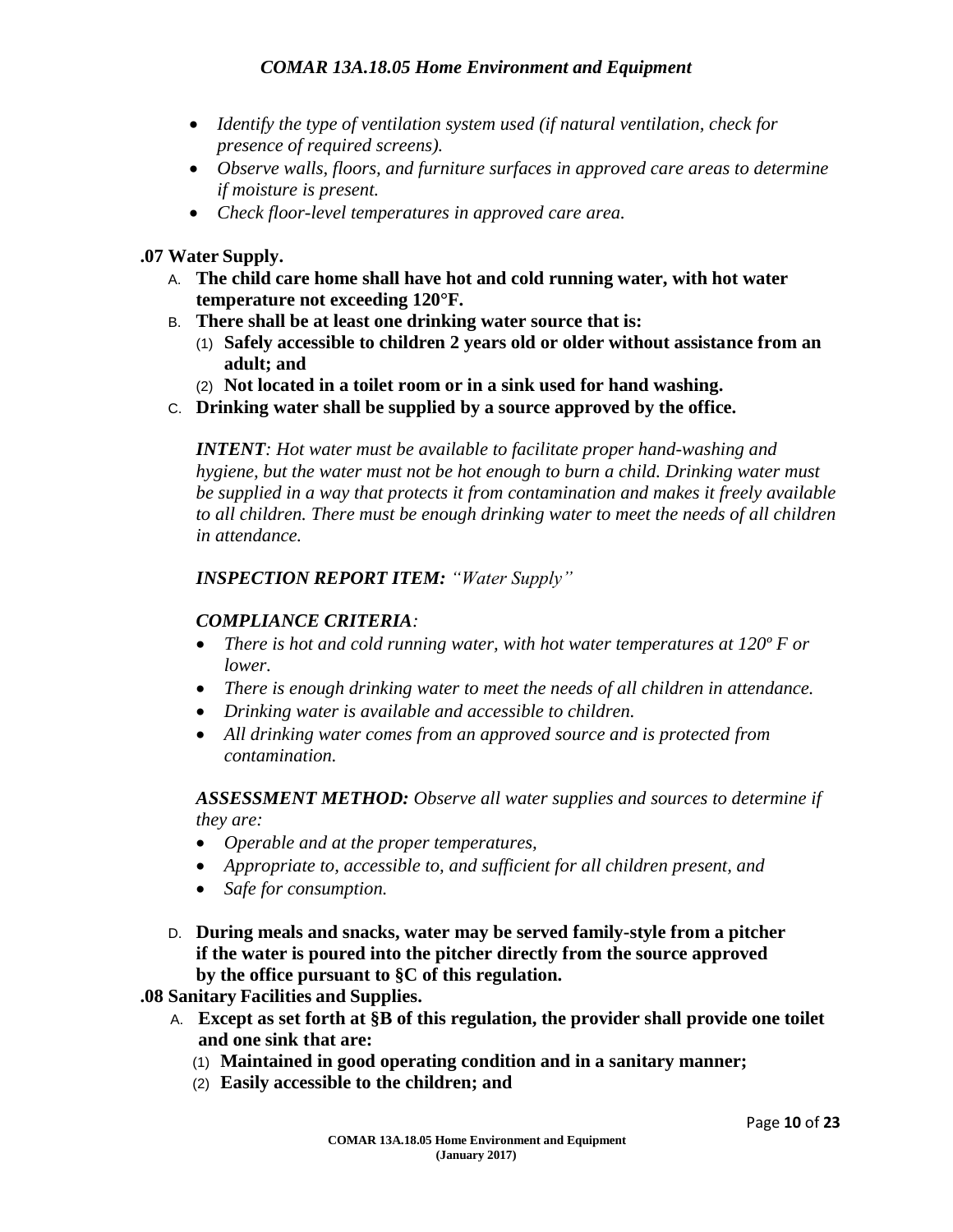(3) **Equipped with water-resistant, nonabsorbent platforms which are safely constructed at a height that allows children to use the toilet and sink unassisted.**

*INTENT for A. and B. above: All children in care must have adequate, approved, and appropriate sanitary facilities and supplies including diapering and toileting areas, handwashing facilities, and necessary toileting/handwashing supplies. Toileting and handwashing facilities must be maintained in good operating condition and in a sanitary manner.*

*INSPECTION REPORT ITEM: "Sanitary Facilities and Supplies"*

#### *COMPLIANCE CRITERIA:*

- *There is an approved diapering area with a sink, that is used solely for diapering and toileting purposes for each group of infants or toddlers.*
- *The diapering area is located so that it permits continuous observation and response to each child in the group.*
- *There is at least 1 toilet and 1 sink available.*
- *The sanitary facilities are maintained in a sanitary manner and are in good operating condition.*
- *The sanitary facilities are accessible to children.*
- *If needed for children to be able to reach the sanitary facilities, water-resistant, nonabsorbent platforms are provided that are safely constructed at a height that allows children to use the toilets and sinks without assistance.*

*ASSESSMENT METHOD: Observe all diapering, toileting, and handwashing areas/facilities to determine if the requirements of this regulation have been met.*

- B. **For each group of children younger than 2 years old in a room, there shall be an approved diapering area with a sink that:**
	- (1) **Is used only for diapering and toileting purposes; and**
	- (2) **Permits continuous observation of, and immediate response to, each child in the group.**

#### *INTENT:*

*INSPECTION REPORT ITEM: "Diapering Area"*

#### *COMPLIANCE CRITERIA:*

- *There is an approved diapering area with a sink, which is used solely for diapering and toileting purposes.*
- *The diapering area is located so that it permits continuous observation and response to each child in the group.*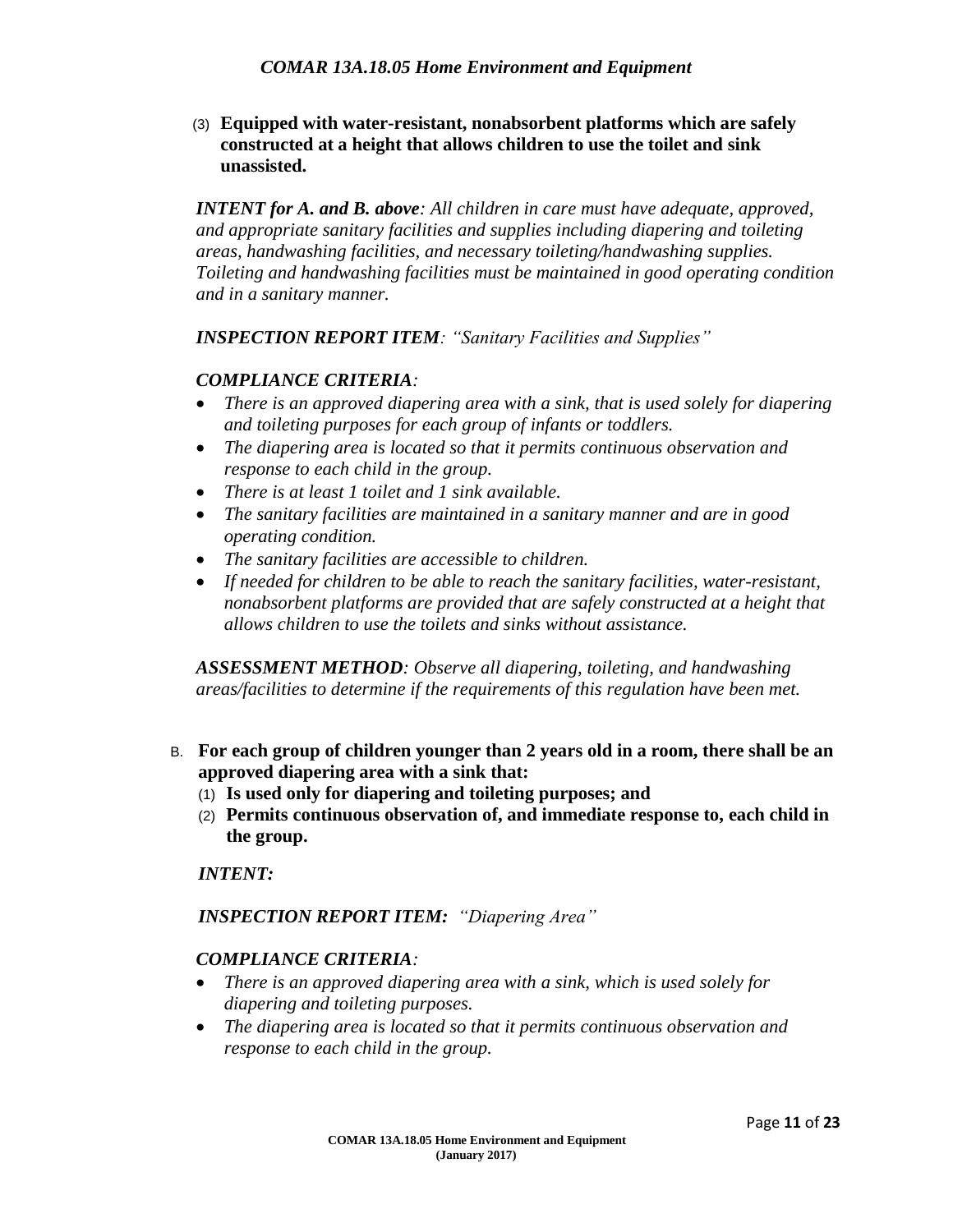*ASSESSMENT METHOD: Observe the diapering area(s) to determine if the requirements of this regulation have been met.*

#### C. **Each toilet room shall have:**

- (1) **A floor with a water-resistant, nonabsorbent finish;**
- (2) **Smoothly finished walls with a hard surface; and**
- (3) **Approved and functioning natural or mechanical ventilation.**

*INTENT: All children in care must have adequate, approved, and appropriate sanitary facilities and supplies including diapering and toileting areas, handwashing facilities, and necessary toileting/handwashing supplies. Toileting and handwashing facilities must be maintained in good operating condition and in a sanitary manner. Bathroom floors and walls must be easy to clean, and bathrooms must be properly ventilated.*

*INSPECTION REPORT ITEM: "Sanitary Facilities and Supplies"*

#### *COMPLIANCE CRITERIA:*

- *The sanitary facilities are maintained in a sanitary manner and are in good operating condition.*
- *The sanitary facilities are accessible to children.*
- *Bathroom floors are non-absorbent and easy to clean.*
- *Bathroom walls are smooth and easy to clean.*
- *Bathrooms are properly ventilated.*

*ASSESSMENT METHOD: Observe all diapering, toileting, and handwashing areas/facilities to determine if the requirements of this regulation have been met.*

- D. **Portable toilets, also known as potty-chairs, may not be used.**
- E. **Each toilet room shall contain individual paper towels, a trash receptacle, soap, and toilet paper.**
- F. **All sanitary supplies in a toilet room shall be available within reach of a child capable of using the toilet unassisted.**
- G. **Toiletry and grooming articles, drinking cups, towels, face cloths, brushes, and combs may not be shared.**

*INTENT for D. – G. above: The large family child care home must have at least 1 toilet and 1 sink in full working condition to accommodate the sanitary needs of the children in attendance. The sanitary facilities must be easily accessible to all approved age groups, and must afford age-appropriate privacy. Potty-chairs are not permitted because they are difficult to keep clean and sanitized.*

*INSPECTION REPORT ITEM: "Sanitary Facilities and Supplies"*

*COMPLIANCE CRITERIA:*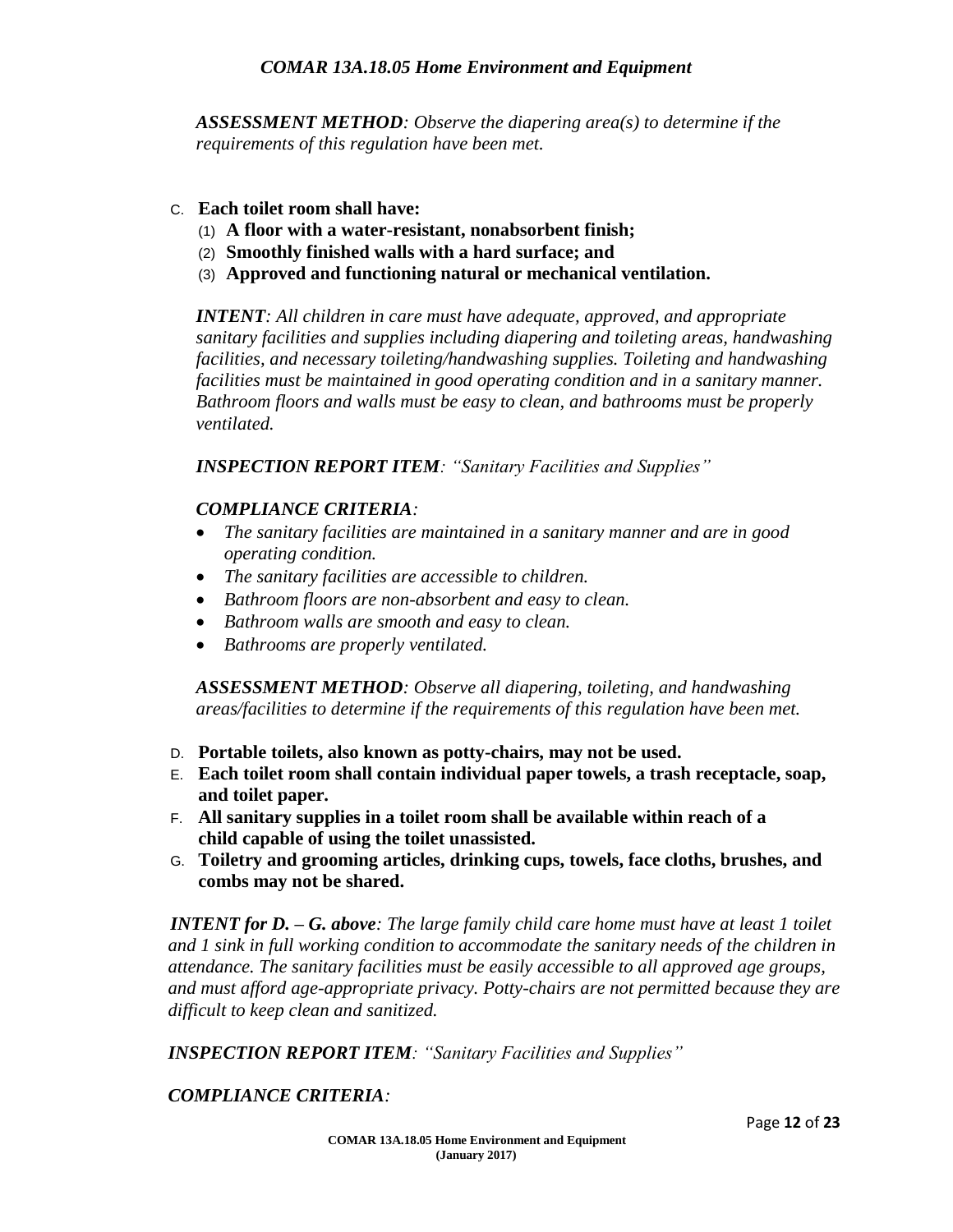- *All toilets and sinks are fully functional.*
- *Appropriate sanitary supplies are available and within reach of a child capable of using the toilet unassisted.*
- *Potty-chairs are not used.*

#### **.09 Lighting.**

A. **There shall be sufficient natural and artificial lighting in all approved child care areas of the home to allow children to engage in activities safely, allow proper child supervision, and help ensure the safety of each child, employee, and visitor to the home.**

*INTENT: Each part of the approved child care area must have a minimum amount of light that is sufficient for child safety and appropriate to the use of that part or to the activity taking place there.*

*INSPECTION REPORT ITEM: "Lighting"*

*COMPLIANCE CRITERIA: In each part of the child care area, lighting is sufficient and appropriate.*

*ASSESSMENT METHOD: Observe the lighting in each part of the approved area.*

B. **A provider shall use light fixtures with bulbs, lamps, and tubes that are shatter-proof or protected by shields to prevent shattering.**

*INTENT: Broken glass from shattered light bulbs or lamps is a serious safety risk to children; therefore, those items must either be shatter-proof or enclosed in a manner that will prevent shattering.*

*INSPECTION REPORT ITEM: "Lighting"*

*COMPLIANCE CRITERIA: All bulbs, lamps, and tubes are shatter-proof or suitably enclosed.*

*ASSESSMENT METHOD: Observe all light fixtures to determine if the bulbs, etc., meet the stated compliance criteria.*

C. **In a room approved for child care that does not have windows, a provider shall provide an approved source of lighting that will operate in case of a power failure.**

*INTENT: In a windowless room, there must be emergency lighting to permit the children to evacuate the room safely, if necessary.*

*INSPECTION REPORT ITEM: "Lighting""*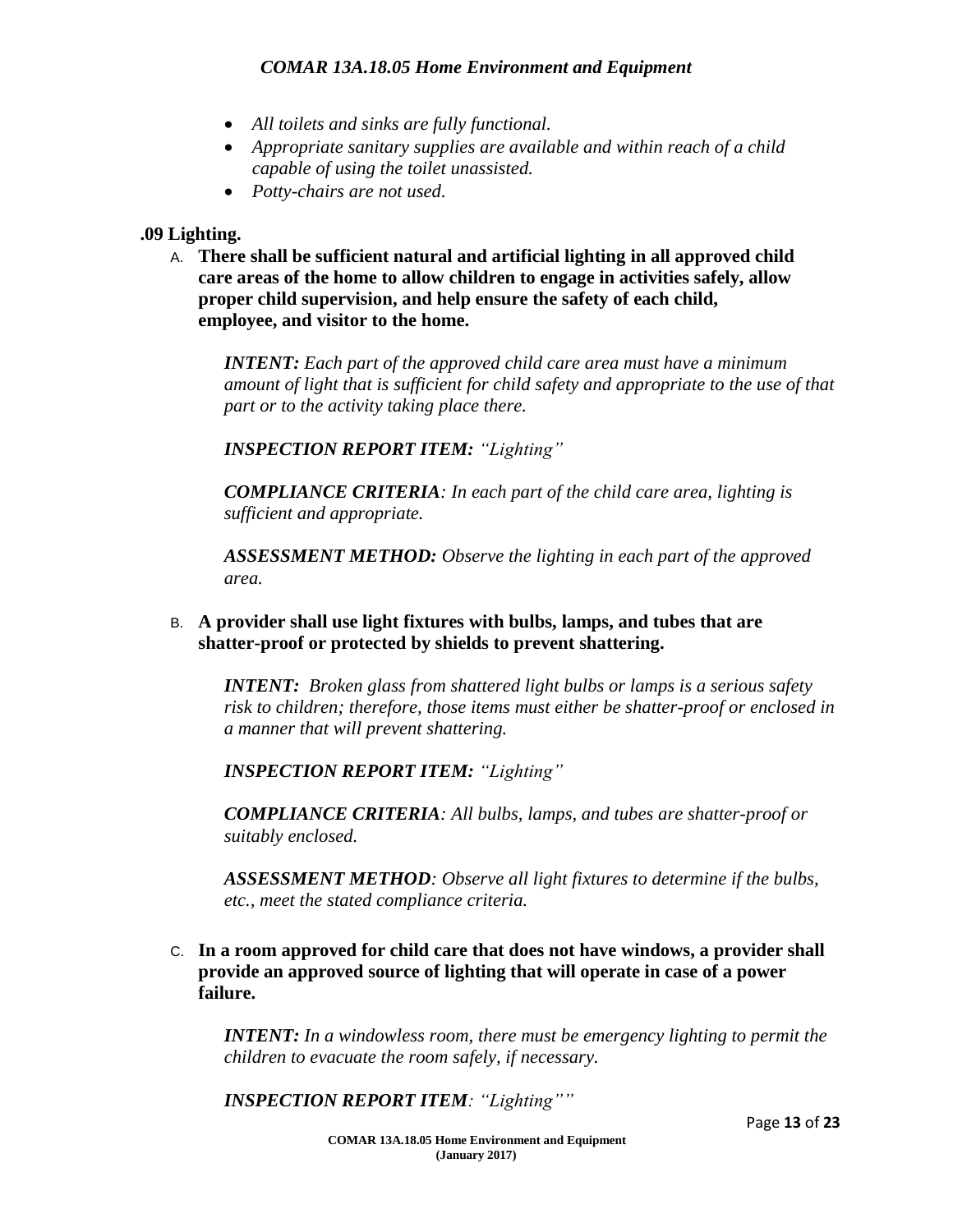*COMPLIANCE CRITERIA: Each windowless room approved for care has a proper source of emergency lighting.*

*ASSESSMENT METHOD: Observe all windowless child care rooms in the facility to determine if proper emergency lighting is present.*

D. **A provider shall provide adequate outdoor lighting to ensure the safety of persons entering and leaving the child care home when it is dark outside.**

*INTENT: When it is dark outside, there must be sufficient light for individuals to see where they are going.*

*INSPECTION REPORT ITEM: "Lighting"*

*COMPLIANCE CRITERIA: The outdoor approaches to the facility are sufficiently lit to allow safe passage.*

*ASSESSMENT METHOD: After dark, observe the outdoor approaches to the facility to determine if they are lit well enough to be safe.*

#### **.10 Telephone and Communication.**

A. **There shall be at least one operable telephone in the child care home that is freely and readily available to all staff members during the approved hours of operation.**

*INTENT: The large family child care home must have at least one operable land-line (hard-wired) telephone or wireless communication device (cell phone) that can be readily accessed by center employees for general and emergency use.* 

*INSPECTION REPORT ITEMS: "Telephone and Communication"* 

#### *COMPLIANCE CRITERIA:*

- *At least one operable land-line telephone or cell phone is present in the center.*
- *The landline telephone or cell phone is readily and freely accessible to center employees.*

*ASSESSMENT METHOD: Observe to determine if a landline telephone or cell phone is present, operable, and freely accessible to center employees.* 

*Note:*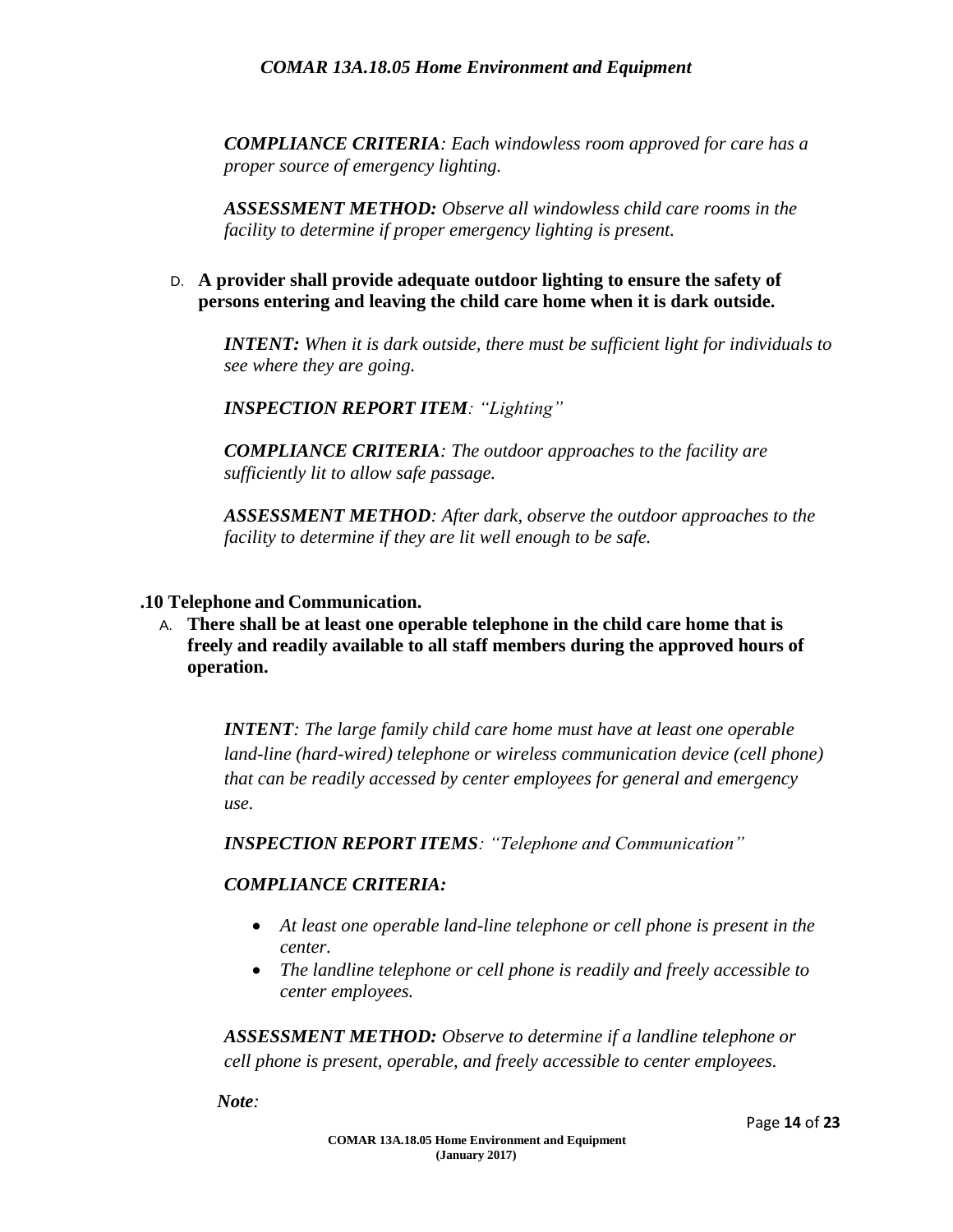- *Providers who use cell phones instead of land lines must not have the cell phone's password protection activated during child care hours. This will ensure that anyone (including a child) who may have to use the phone in an emergency is able to do so.*
- *Employee cell phones may not be used. The provider must provide the phone.*
- *Communication devices must be available for use on the premises of the child care facility, while transporting children and on field trips. Drivers, while transporting children should not operate a motor vehicle while using a mobile telephone or wireless communications device when the vehicle is in motion or a part of traffic, with the exception of use of a navigational system or global positioning system device.*
- B. **In a child care home with more than two rooms approved for child care, a staff member supervising a group of children in one room shall be able to communicate a request for assistance to a staff member in another room while maintaining continuous supervision of the group.**
- C. **On each level of the child care home where care is provided to children younger than 2 years old, there shall be an operable telephone.**

*INTENT for C: An emergency involving an infant or toddler must be able to be communicated immediately by a staff member without the staff member having to leave the infant/toddler care room.* 

*INSPECTION REPORT ITEM: "Telephone and Communication"* 

*COMPLIANCE CRITERIA: Each infant/toddler room contains an operable telephone, or an operable intercom that is connected to an operable landline telephone.* 

*ASSESSMENT METHOD: Observe each infant/toddler room to determine if the necessary communication equipment is present.*

- D. **The provider shall provide additional telephones or extensions in the child care home as may be required to:**
	- (1) **Summon emergency fire and rescue services promptly; and**
	- (2) **Transmit and receive other emergency communications.**

*INTENT: If the large family home has only one telephone but is constructed or laid out in a manner that hinders immediate access to the telephone, a facility employee who needs to make or receive an emergency communication may be delayed in doing so. The large family home must have as many telephones or extensions as necessary to ensure immediate access and prevent any delay.*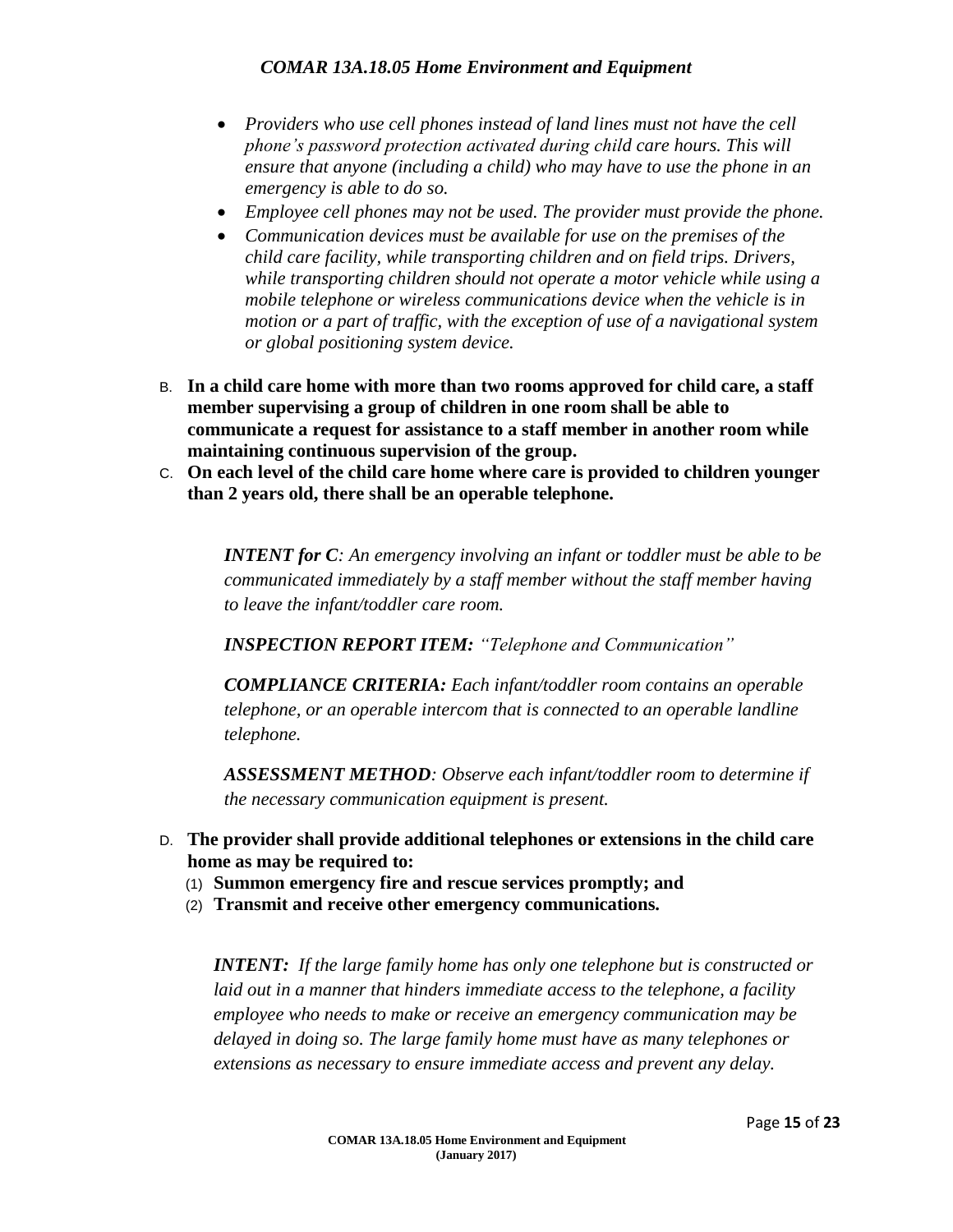*INSPECTION REPORT ITEM: "Telephone and Communication"* 

*COMPLIANCE CRITERIA: There are a sufficient number of telephones and extensions to ensure prompt emergency communication.* 

*ASSESSMENT METHOD: Observe the number and location of the large family home's telephone(s) and extension(s) and compare with the large family home physical size and layout to determine if the number of telephone(s) and extension(s) is sufficient*

- **.11 Cleanliness and Sanitation.**
	- A. **All of the space in the child care home approved for child care purposes, including floors, walls, ceilings, fixtures, furnishings, materials, and equipment, shall be kept clean and free of infestation.**
	- B. **Cleaning may not be conducted while children are present except in emergencies or as cleanup activities that are part of the daily child care program.**

*INTENT: The home must be kept clean in order to maintain a healthy environment.* 

*INSPECTION REPORT ITEM: "Cleanliness and Sanitation"*

*COMPLIANCE CRITERIA: All surfaces and equipment clean:*

- *Floors, walls, ceilings, fixtures, and furnishings are free of dirt, grime, grease, and spillage.*
- *Rooms are free of accumulated clutter and trash.*
- *Food storage/preparation/service areas are free of grime, debris, and spillage.*

*ASSESSMENT METHOD: Observation of the home for cleanliness and absence of any condition that might pose a risk to child health.*

#### *Notes:*

- *The provider is expected to follow cleaning procedures and schedules set forth in OCC's "General Sanitation Guidelines".*
- *Routine cleaning of surfaces, materials, and equipment removes dirt or spills that can harbor bacteria; however, some surfaces and items must also be sanitized with a disinfectant because they are especially likely to become contaminated with high levels of bacteria and serve as vehicles for transmitting illness.*
- *Many commercial disinfectants contain additives such as perfume or dye and may leave a chemical residue. This could be harmful to children with asthma or allergies. For this reason, the Center for Disease Control (CDC) and the American Academy of Pediatrics (AAP) recommend using a solution of*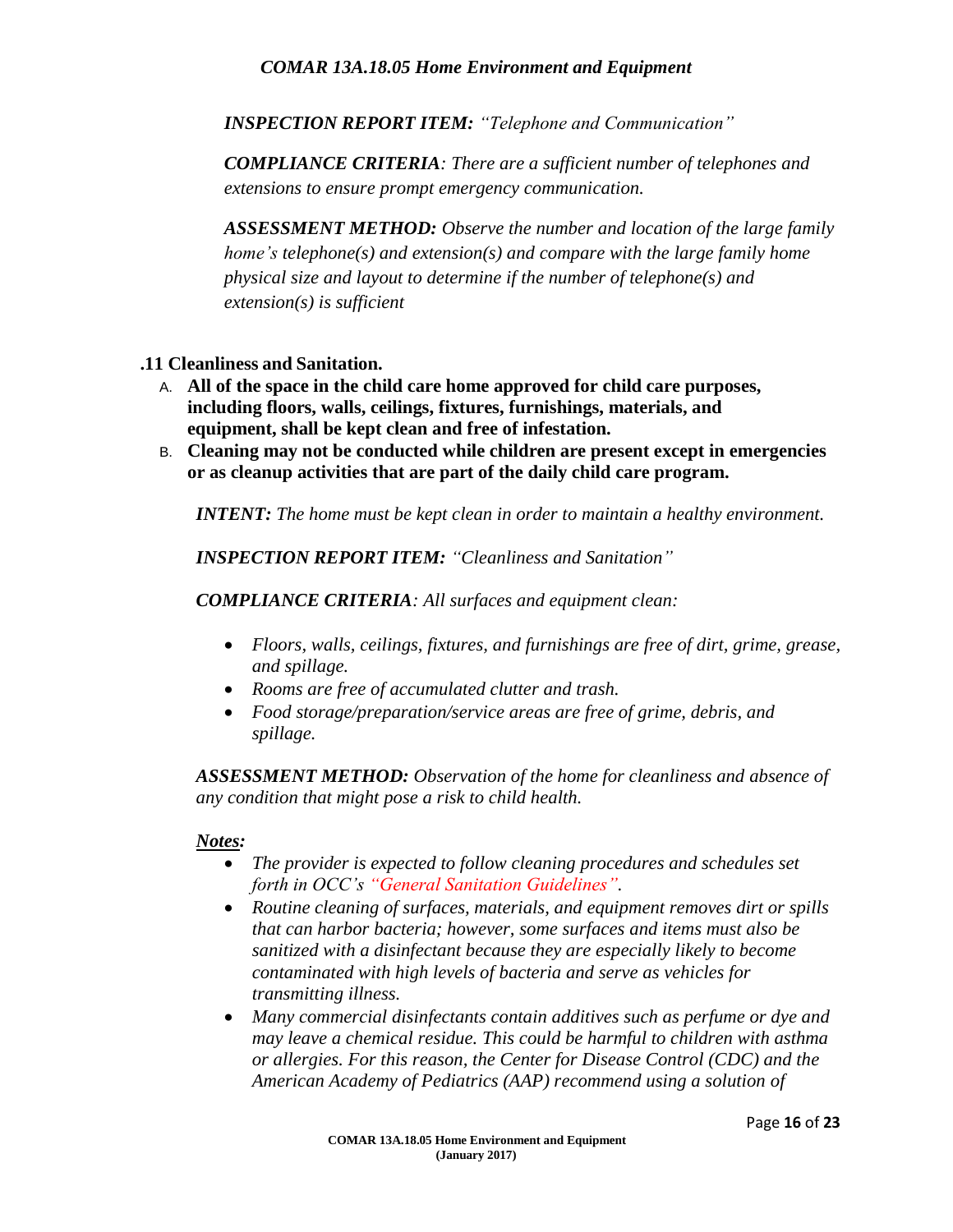*household bleach and water for general sanitizing purposes. A properly mixed bleach-and-water solution is non-toxic and evaporates rapidly without leaving a residue.*

- *Whenever children are present, bleach solution (or any other approved disinfectant) should be applied by dipping, soaking, or wiping the item or surface with a cloth (but not a sponge, since sponges harbor bacteria and are hard to clean). Spraying is acceptable only when dipping or soaking is not feasible and wiping with a cloth is likely to spread the contamination – for example, when sanitizing diapering surfaces and toilets.*
- *Whenever a disinfectant of any kind is used, there should always be adequate ventilation. This is especially important in confined or enclosed areas such as bathrooms. A child who is asthmatic or sensitive to the disinfectant should be kept away from the immediate area until it can dissipate completely. If this step is not sufficient, the provider should discuss with the child's parent other alternatives for reasonably accommodating the child's sensitivity.*
- *If a product is registered with the Environmental Protection Agency's (EPA's) Division for Chemicals and Pesticides, OCC will accept the product only for general cleaning and disinfecting purposes; however, such a product is not acceptable for sanitizing and disinfecting diapering and food service areas. Check the product label to verify that there is an EPA registration number.*
- C. **Disposal of Refuse.**
	- (1) **Each room used for child care shall have a trash container with a disposable liner.**
	- (2) **In each area used for changing diapers, there shall be a separate trash container reserved for diaper discards that:**
		- (a) **Has a disposable liner and tightly fitting lid; and**
		- (b) **Makes the contents of the container inaccessible to children in care.**

*INTENT: Soiled diapers are a source of contamination and a potential health hazard, so they must be secured from access by children.*

*INSPECTION REPORT ITEM: "Cleanliness and Sanitation"*

*COMPLIANCE CRITERIA: Each soiled diaper container has a disposable liner and a childproof lid or cover. Alternatively, if the lid or cover is only snugly fitting but not childproof, the container itself must be made inaccessible to children.* 

*ASSESSMENT METHOD: Observe to determine if each soiled diaper container is lined and if or how its contents are made inaccessible to children.*

(3) **All trash containers in child care areas shall be emptied when full but at least daily.**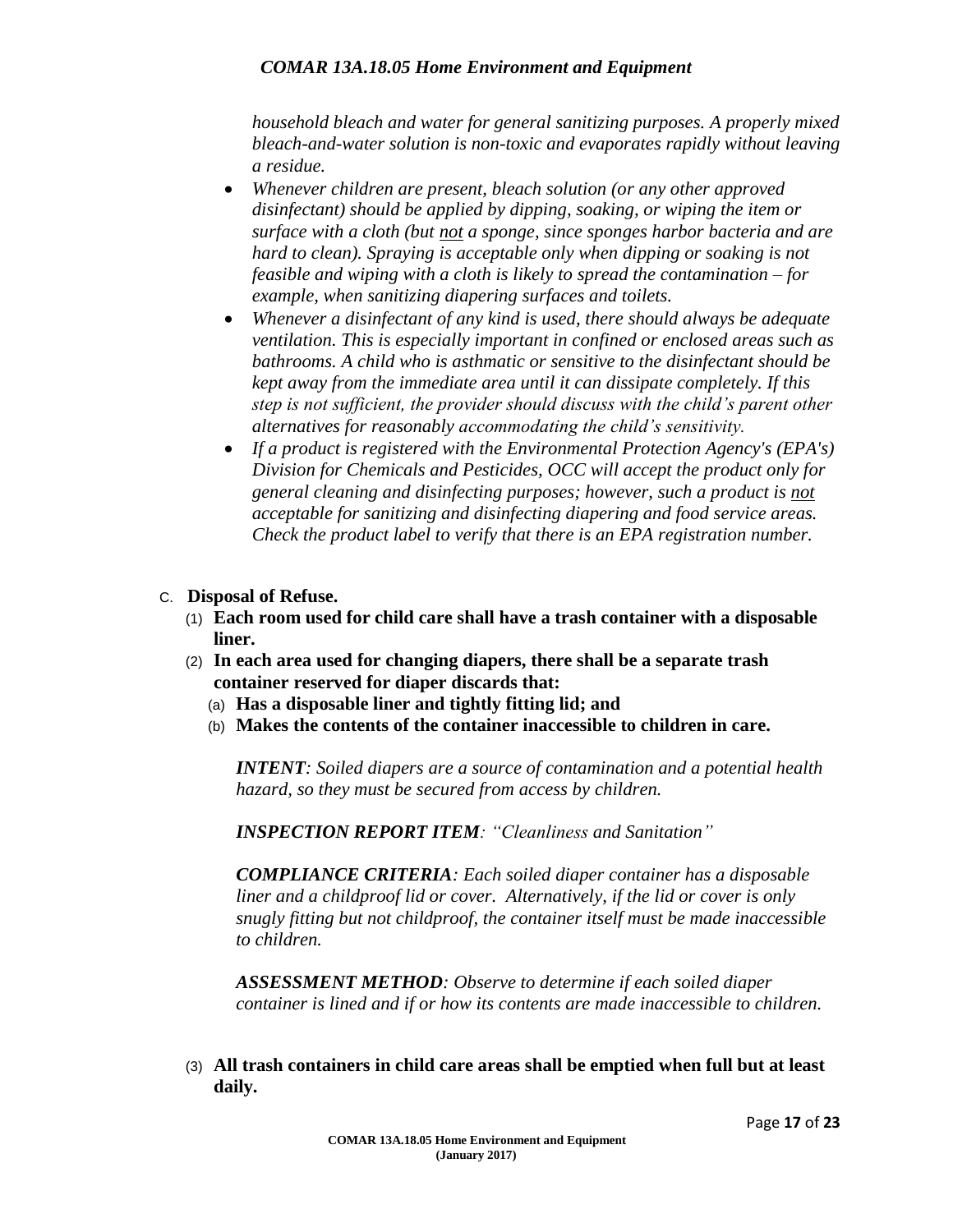*INTENT: Indoor trash containers located in child activity areas must be equipped for daily easy and hygienic trash removal.*

*INSPECTION REPORT ITEM: "Cleanliness and Sanitation"*

# *COMPLIANCE CRITERIA:*

- *Each indoor trash container is emptied daily.*
- *There are no full or overflowing trash containers in the child care areas.*

*ASSESSMENT METHOD: Observe each trash container in the child activity areas to assess level of contents. Interview facility staff as needed to determine if trash containers are emptied daily.*

- (4) **Refuse that is placed outdoors to await collection shall be stored in receptacles that are:**
	- (a) **Made of tight, nonabsorbent, easily washable materials;**
	- (b) **Covered with tightly fitting lids; and**
	- (c) **Washed and treated with disinfectant when necessary to combat odors and prevent infestation.**

*INTENT: To help prevent infestation by insects and vermin, outdoor trash containers must fully enclose their contents and be easily cleanable.*

*INSPECTION REPORT ITEM: "Cleanliness and Sanitation"*

#### *COMPLIANCE CRITERIA:*

- *Appropriate receptacles with tight-fitting lids:*
	- *Trash is stored outdoors only in fully enclosing, rigid or semi-rigid containers that are made of metal, plastic, rubber, or a similar impermeable material, and*
	- *Each container has a snugly fitting lid or cover.*
- *Clean and sanitized:*
	- *Each outdoor trash container is free of spillage and detritus.*
	- *All trash containers are free of infestation by insects and vermin.*

#### *ASSESSMENT METHOD:*

- *Observe outdoor trash containers for suitability and general cleanliness, and to determine if infestation is present.*
- *As necessary, interview facility staff to determine if and how containers are cleaned and sanitized.*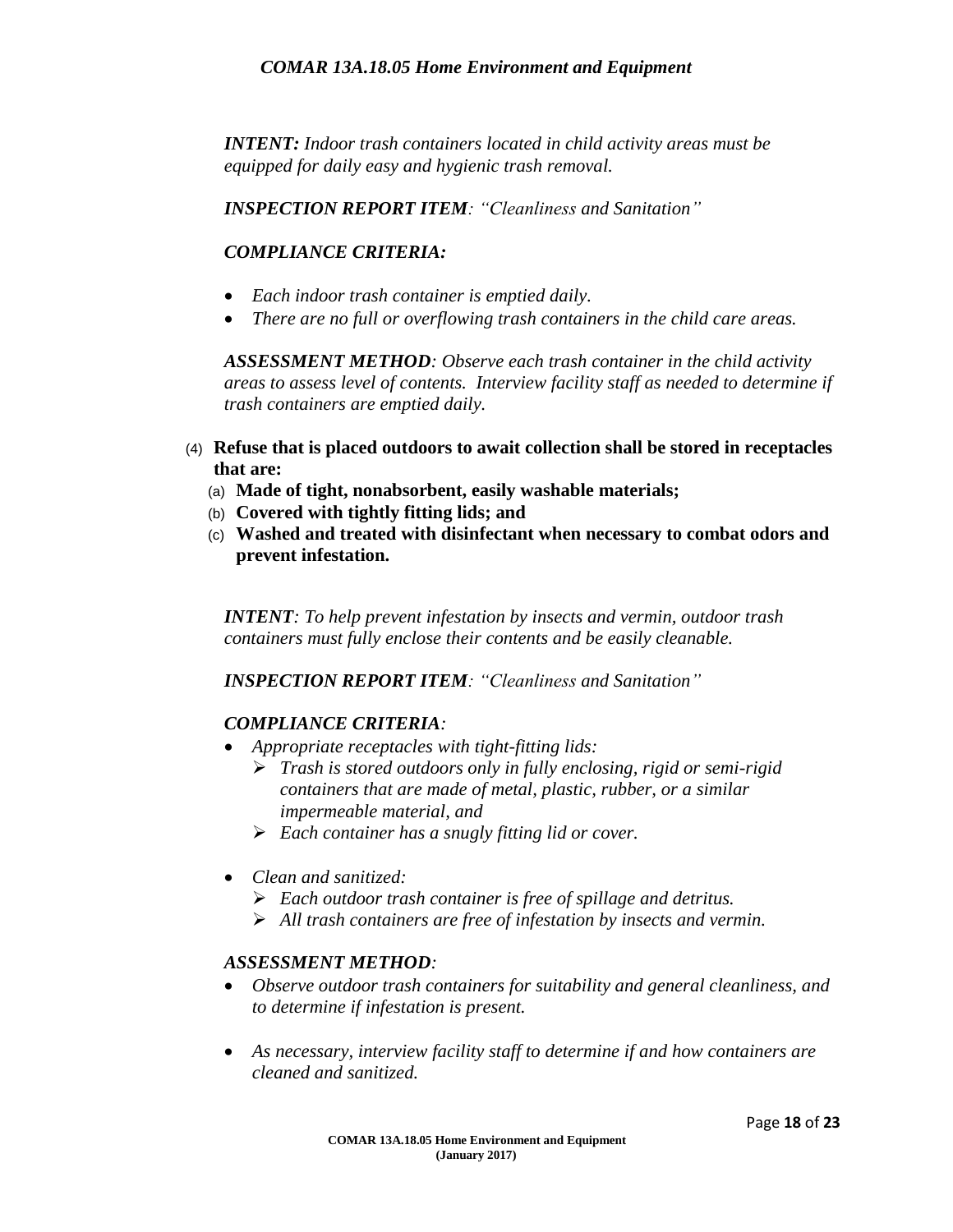# **.12 Outdoor Activity Area.**

A. **A child care home shall have an outdoor activity area on the premises of, adjacent to, or near and safely accessible to the home that provides adequate usable play space for the approved capacity of the home.**

*INTENT: Children must have an outdoor play area they can use each day that is accessible and large enough to accommodate vigorous play by all children in attendance, and that can be reached easily and without placing any child in danger. The approved outdoor play area must be close enough to the child care home that vehicle transportation is not required.* 

## *INSPECTION REPORT ITEM: "Outdoor Activity Area"*

## *COMPLIANCE CRITERIA: There is an outdoor playground that is:*

- *Available for daily use by children in care;*
- *Safely and easily accessible to the children without using vehicle transportation; and,*
- *Large enough to accommodate the play activities of all children in attendance at one time or in shifts.*
- *Within the outdoor activity area:*
	- *There are no potentially dangerous objects or conditions such as, but not limited to:*
		- *Broken glass or other debris,*
		- *Exposed nails, screws, or bolts,*
		- *Sticker bushes or overgrown weeds,*
		- *Lawn mowers and gardening tools,*
		- *Motorcycles, cars, and other vehicles,*
		- *Heating/air conditioning units*
		- *Pool filters*
		- *Stairwells or window-wells,*
		- *Holes in the ground, and*
		- *Herbicides and other chemical lawn treatments considered hazardous to children by the Maryland Department of the Environment;*
	- *There are no pets or animals that may pose a risk to the children, and no pet-waste is present; and*

*ASSESSMENT METHOD: Observe the outdoor activity area to assess its accessibility and suitability.*

#### *Notes:*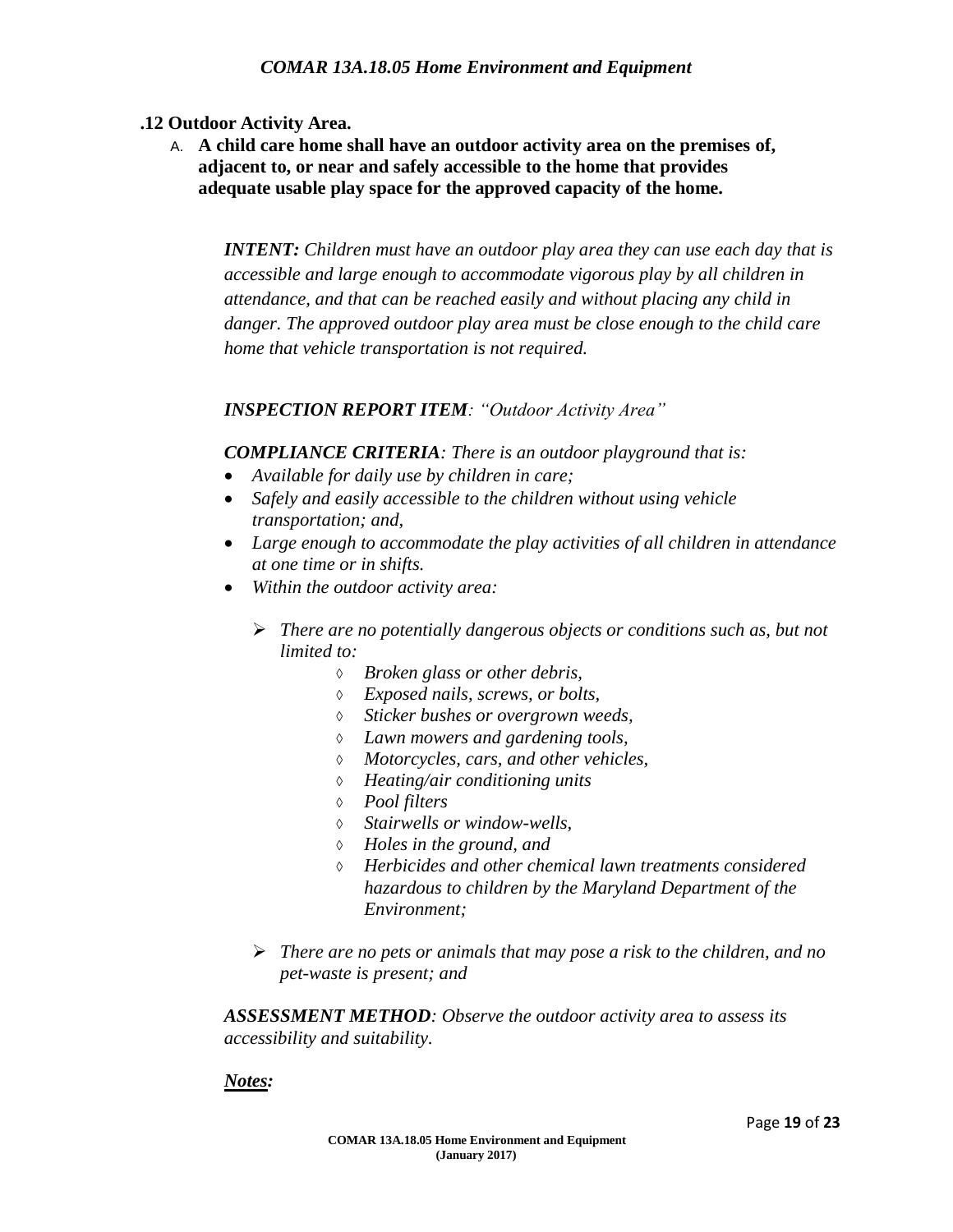- *"Accessible" does not mean that the outdoor playground must necessarily be located on facility property.*
- *"Accessible" means the outdoor playground needs to be adjacent to, or safely accessible to the facility. Examples of situations that satisfy this accessibility requirement include, but are not limited to, a playground maintained by a school that is next door to the facility and a municipal playground that is located at a short distance from the facility but can easily be reached without risk to any child in care.*
- *Pets and Animals - If the Provider keep a pet or other animal at the Provider's home, the Provider must ensure that it does not present any health or safety risk to children using the outdoor activity area. For guidance on keeping pets and animals in a child care environment, see resource guide, "Animals in Child Care Facilities".*
- B. **Usable Outdoor Play Space.**
	- (1) **Except as set forth at §B(2) of this regulation, a child care home shall have an outdoor activity area that provides at least 75 square feet of usable play space for each child.**
	- (2) **A child care home that was originally licensed as a small center, and for which a notice of intent filed pursuant to COMAR 13A.16.02.02A(2) as part of an application for a child care center license was received by the office before January 1, 2009, shall have an outdoor activity area that provides ample usable play space for all of the children in attendance.**
- C. **Usable play space may include only the area and the activity equipment approved for use by children in care.**
- D. **The activity area shall be free from potential hazards to child health or safety.**

*INTENT: Children must have an outdoor play area they can use each day that is safe.* 

*INSPECTION REPORT ITEM: "Outdoor Activity Area"*

*COMPLIANCE CRITERIA: There is an outdoor playground that is free of potential safety hazards.*

*ASSESSMENT METHOD: Observe the outdoor activity area, including equipment fall zones, to determine if it is free from potential hazards to the child's health or safety.*

- *The Licensing Specialist shall observe the entire playground area for:*
	- *Age-appropriate equipment*
	- *Shock-absorbing surfacing*
- *Determine if the following safety hazards exist:*
	- *Unstable equipment*
	- *Climbing equipment over 7 feet high*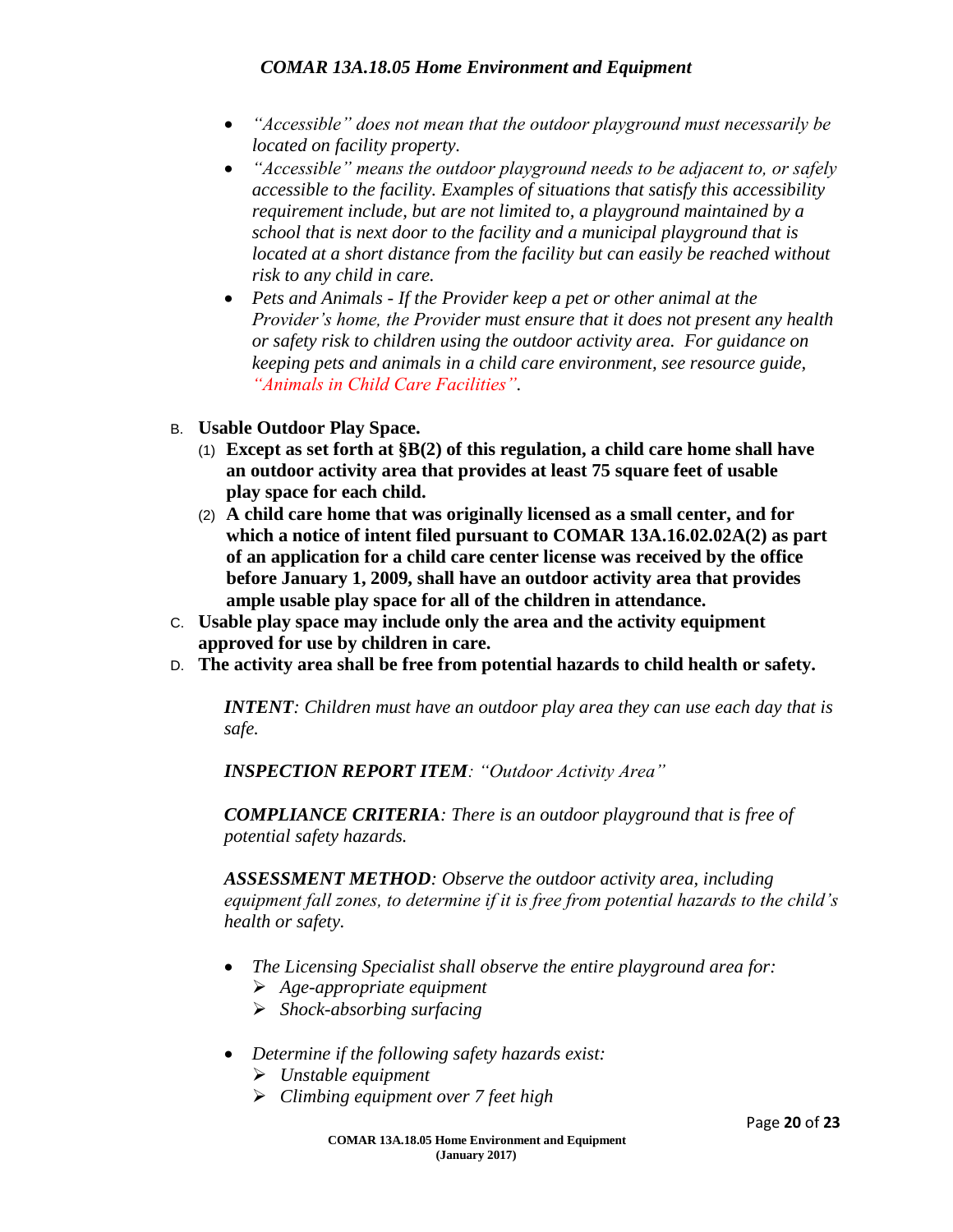- *Equipment or building protrusions that could cause injury or catch on clothing*
- *Standing, stagnant water*
- *Broken glass*
- *Toxic materials (including toxic substances such as pesticides that may have been applied to playground areas or fall-zone coverings)*
- *Fence in disrepair, or the lack of fencing or other suitable barrier to protect children from nearby hazards such as, but not limited to, open bodies of water, construction equipment, or heavy vehicular traffic*
- *If certain types of hazards (for example, swimming pools, heavy vehicular traffic, cliffs or drop-offs, etc.) are near to the facility's outdoor play area, and the play area is on the premises of the facility, OCC may require the provider to erect a fence or other type of barrier to protect the children from these hazards. For additional information about this topic, see "Barriers to Protect Children from Life-Threatening Safety Hazards".*

# *Note:*

 *Studies by insurance companies and hospitals have repeatedly shown that playground injuries are among the leading causes of child emergency medical treatments and hospital emergency room admissions. Many of these injuries are attributable to unsafe playground equipment and to the lack of suitable "fall-zones" around swings and climbing devices. See "Playground Safety", and "Playground and Water Safety Guidelines".*

# E. **All outdoor activity equipment shall be safe, in good repair, clean, and nontoxic.**

*INTENT: Children must have outdoor play equipment that is safe, maintained in good repair, clean, and nontoxic.*

# *INSPECTION REPORT ITEM: "Outdoor Activity Area"*

*COMPLIANCE CRITERIA: Outdoor play equipment is available for daily use by children in care, safe, clean, nontoxic, and free of potential safety hazards.*

*ASSESSMENT METHOD: Observe the outdoor play equipment to determine if items are safe, maintained in good repair, clean, and nontoxic.*

*Note: Equipment must not have:*

- *Broken, missing, or rusted parts*
- *Sharp edges*
- *Crush or pinch points*
- *Rotting, splitting, termite-infested, or excessively worn wooden parts*
- *Loose bolts*
- *Entrapment areas*
- *Frayed cables, open S-hooks, worn ropes that can spread open*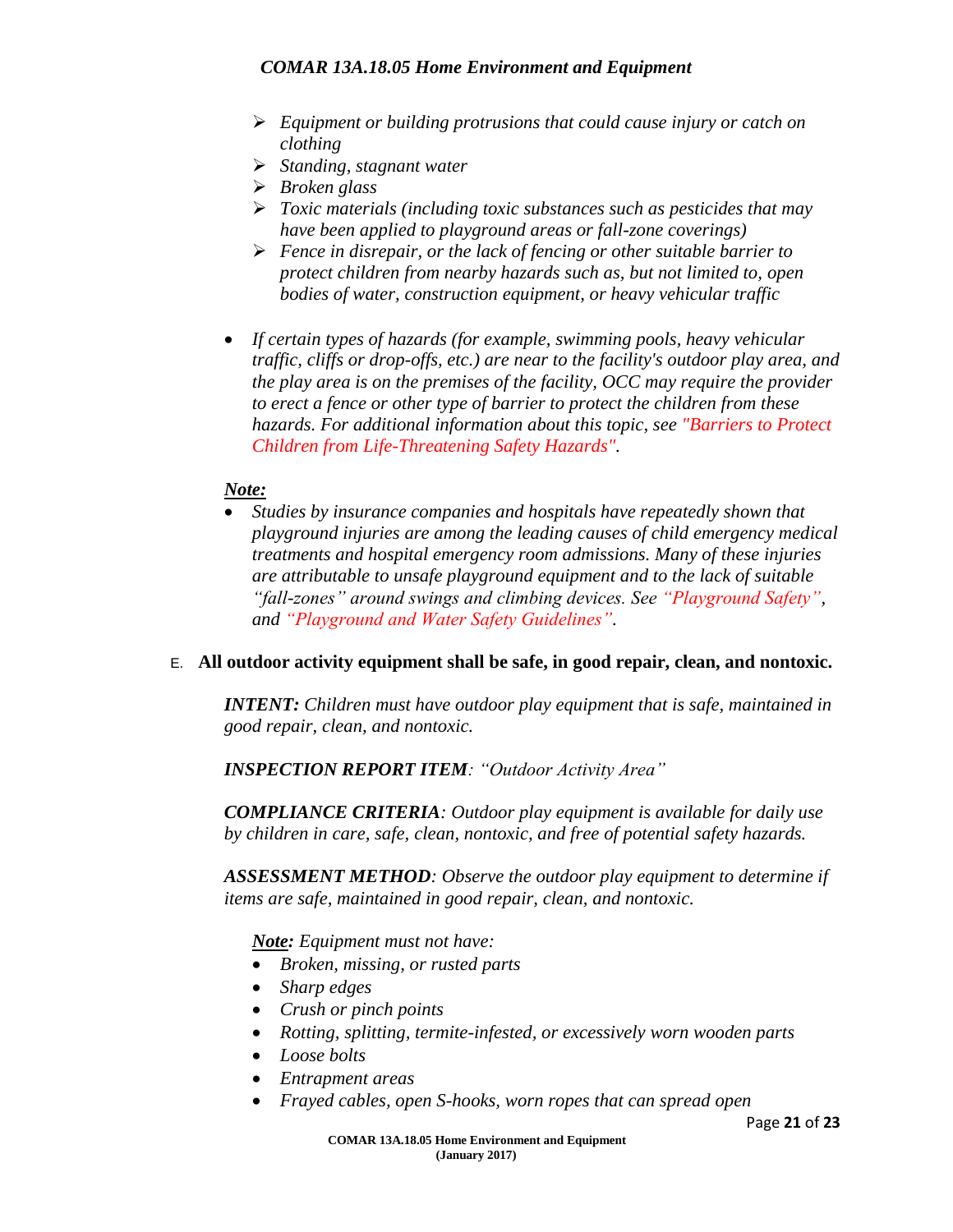- *Other identifiable hazards*
- F. **If required by the office, the outdoor activity area shall be enclosed to protect children in care from accessible hazards such as a heavily trafficked area, a body of water, or environmental hazards.**

*INTENT: The Provider must ensure that the children are kept safe from any potential hazard near the outdoor activity area.*

*INSPECTION REPORT ITEM: "Outdoor Safety"*

*COMPLIANCE CRITERIA: The outdoor activity area is:*

- *Suitably enclosed, or*
- *Located where there are no nearby potential hazards (such as, but not limited to, heavy vehicle traffic, train tracks, construction work, unfenced bodies of water, culverts or ditches, cliffs, or waste disposal sites).*

#### *ASSESSMENT METHOD:*

- *Observation of the activity area and its surroundings.*
- *Any potentially dangerous object or condition that is present is made inaccessible to children by means of a suitable fence, enclosure, or other barrier.*

*Note: For guidance on barrier requirements, see resource guide, "Barriers to Protect Children from Life-Threatening Safety Hazards".*

- G. **A child may not be allowed to:**
	- (1) **play on climbing equipment from which the child can fall 7 feet or more to the ground;**
	- (2) **Use unsafe activity equipment;**
	- (3) **Use activity equipment in an unsafe manner; or**
	- (4) **Wear a clothing item or accessory that may pose a hazard to the child while engaged in the activity.**
- H. **The provider shall ensure that children use suitable protective gear when engaged in an activity for which protective gear is required by law.**

**.13 Swimming Facilities.**

- A. **A provider or substitute may permit children in care to use only swimming facilities that:**
	- (1) **Are subject to State or local standards of health, sanitation, and safety; and**
	- (2) **Meet those standards.**